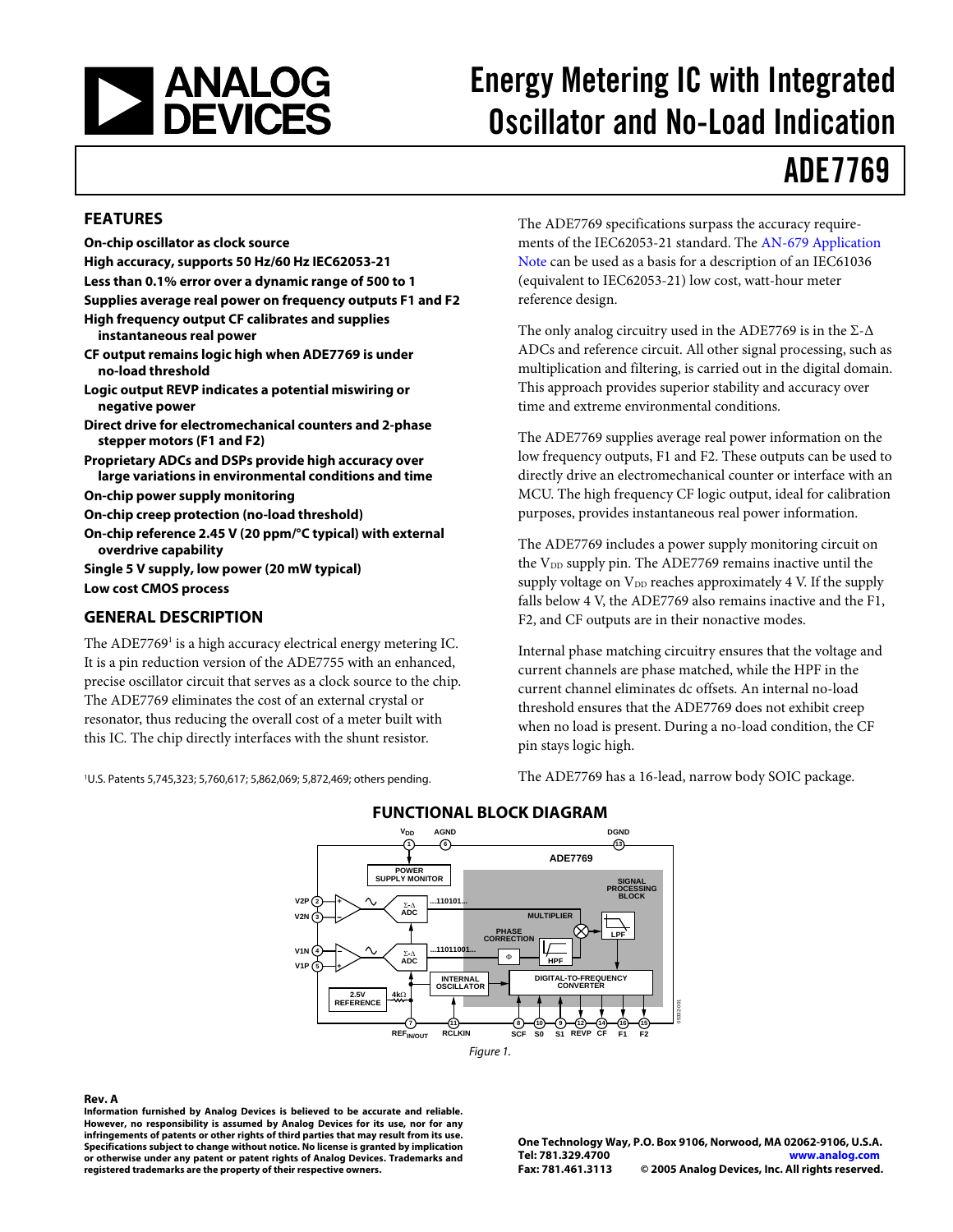### **TABLE OF CONTENTS**

| Selecting a Frequency for an Energy Meter Application  15 |  |
|-----------------------------------------------------------|--|
|                                                           |  |
|                                                           |  |
| Evaluation Board and Reference Design Board 16            |  |
|                                                           |  |
|                                                           |  |

### **REVISION HISTORY**

**8/05—Sp0 to Rev. A**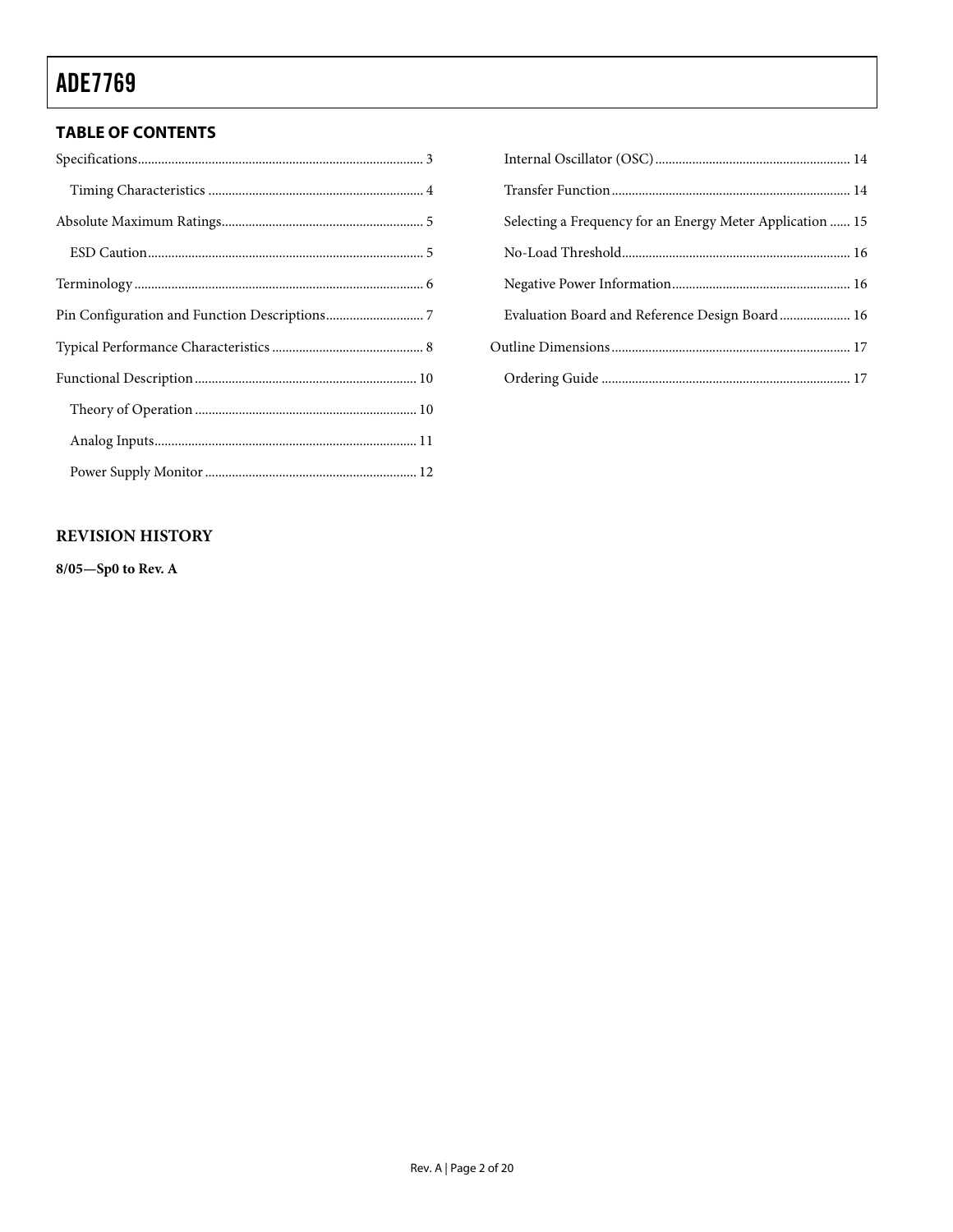## <span id="page-2-3"></span><span id="page-2-0"></span>**SPECIFICATIONS**

 $V_{DD} = 5 V \pm 5\%$ , AGND = DGND = 0 V, on-chip reference, RCLKIN = 6.2 k $\Omega$ , 0.5%  $\pm$  50 ppm/°C, T<sub>MIN</sub> to T<sub>MAX</sub> = -40°C to +85°C, unless otherwise noted.

#### **Table 1.**

<span id="page-2-2"></span><span id="page-2-1"></span>

| <b>Parameter</b>                                                      | Value      | Unit                 | <b>Test Conditions/Comments</b>                                                                                                         |
|-----------------------------------------------------------------------|------------|----------------------|-----------------------------------------------------------------------------------------------------------------------------------------|
| ACCURACY <sup>1,2</sup>                                               |            |                      |                                                                                                                                         |
| Measurement Error <sup>1</sup> on Channel V1                          | 0.1        | % reading typ        | Channel V2 with full-scale signal (±165 mV),<br>25°C over a dynamic range 500 to 1,<br>line frequency = $45$ Hz to 65 Hz                |
| Phase Error <sup>1</sup> Between Channels                             |            |                      |                                                                                                                                         |
| V1 Phase Lead $37^{\circ}$ (PF = 0.8 Capacitive)                      | ±0.1       | Degrees (°) max      |                                                                                                                                         |
| V1 Phase Lag $60^\circ$ (PF = 0.5 Inductive)                          | ±0.1       | Degrees (°) max      |                                                                                                                                         |
| AC Power Supply Rejection <sup>1</sup>                                |            |                      |                                                                                                                                         |
| <b>Output Frequency Variation (CF)</b>                                | 0.2        | % reading typ        | $S0 = S1 = 1$ , V1 = 21.2 mV rms, V2 = 116.7 mV rms @<br>50 Hz, ripple on V <sub>DD</sub> of 200 mV rms @ 100 Hz                        |
| DC Power Supply Rejection <sup>1</sup>                                |            |                      |                                                                                                                                         |
| <b>Output Frequency Variation (CF)</b>                                | $\pm 0.3$  | % reading typ        | $S0 = S1 = 1$ , V1 = 21.2 mV rms, V2 = 116.7 mV rms,<br>$V_{DD} = 5 V \pm 250$ mV                                                       |
| <b>ANALOG INPUTS</b>                                                  |            |                      | See the Analog Inputs section                                                                                                           |
| Channel V1 Maximum Signal Level                                       | ±30        | mV max               | V1P and V1N to AGND                                                                                                                     |
| Channel V2 Maximum Signal Level                                       | ±165       | mV max               | V <sub>2</sub> P and V <sub>2N</sub> to AGND                                                                                            |
| Input Impedance (DC)                                                  | 320        | $k\Omega$ min        | OSC = 450 kHz, RCLKIN = 6.2 kΩ, 0.5% $\pm$ 50 ppm/°C                                                                                    |
| Bandwidth (-3 dB)                                                     | 7          | kHz nominal          | OSC = 450 kHz, RCLKIN = 6.2 kΩ, 0.5% $\pm$ 50 ppm/°C                                                                                    |
| ADC Offset Error <sup>1,2</sup>                                       | ±18        | mV max               | See the Terminology and Typical Performance<br><b>Characteristics sections</b>                                                          |
| Gain Error <sup>1</sup>                                               | ±4         | % ideal typ          | External 2.5 V reference, V1 = 21.2 mV rms,<br>$V2 = 116.7$ mV rms                                                                      |
| <b>OSCILLATOR FREQUENCY (OSC)</b>                                     | 450        | kHz nominal          | $RCLKIN = 6.2 k\Omega, 0.5\% \pm 50$ ppm/°C                                                                                             |
| Oscillator Frequency Tolerance <sup>1</sup>                           | ±12        | % reading typ        |                                                                                                                                         |
| Oscillator Frequency Stability <sup>1</sup>                           | ±30        | ppm/°C typ           |                                                                                                                                         |
| REFERENCE INPUT                                                       |            |                      |                                                                                                                                         |
| REFIN/OUT Input Voltage Range                                         | 2.65       | V max                | 2.45 V nominal                                                                                                                          |
|                                                                       | 2.25       | V min                | 2.45 V nominal                                                                                                                          |
| Input Capacitance                                                     | 10         | pF max               |                                                                                                                                         |
| <b>ON-CHIP REFERENCE</b>                                              |            |                      | 2.45 V nominal                                                                                                                          |
| <b>Reference Error</b>                                                | ±200       | mV max               |                                                                                                                                         |
| <b>Temperature Coefficient</b>                                        | ±20        | ppm/°C typ           |                                                                                                                                         |
| LOGIC INPUTS <sup>3</sup>                                             |            |                      |                                                                                                                                         |
| SCF, S0, S1                                                           |            |                      |                                                                                                                                         |
| Input High Voltage, VINH                                              | 2.4        | V min                | $V_{DD} = 5 V \pm 5\%$                                                                                                                  |
| Input Low Voltage, VINL                                               | 0.8        | V max                | $V_{DD} = 5 V \pm 5\%$                                                                                                                  |
| Input Current, I <sub>IN</sub>                                        | ±1         | µA max               | Typically 10 nA, $V_{IN} = 0$ V to $V_{DD}$                                                                                             |
| Input Capacitance, CIN                                                | 10         | pF max               |                                                                                                                                         |
| LOGIC OUTPUTS <sup>3</sup>                                            |            |                      |                                                                                                                                         |
| F1 and F2                                                             |            |                      |                                                                                                                                         |
| Output High Voltage, VOH                                              | 4.5        | V min                | $I_{\text{SOWRCE}} = 10 \text{ mA}$ , $V_{\text{DD}} = 5 \text{ V}$ , $I_{\text{SINK}} = 10 \text{ mA}$ , $V_{\text{DD}} = 5 \text{ V}$ |
| Output Low Voltage, VoL                                               | 0.5        | V max                |                                                                                                                                         |
| CF                                                                    |            |                      |                                                                                                                                         |
| Output High Voltage, VOH                                              | 4          | V min                | $I_{\text{SOWRCE}} = 5 \text{ mA}$ , $V_{\text{DD}} = 5 \text{ V}$ , $I_{\text{SINK}} = 5 \text{ mA}$ , $V_{\text{DD}} = 5 \text{ V}$   |
| Output Low Voltage, VOL<br>Frequency Output Error <sup>1,2</sup> (CF) | 0.5<br>±10 | V max<br>% ideal typ | External 2.5 V reference, V1 = 21.2 mV rms,                                                                                             |
|                                                                       |            |                      | $V2 = 116.7$ mV rms                                                                                                                     |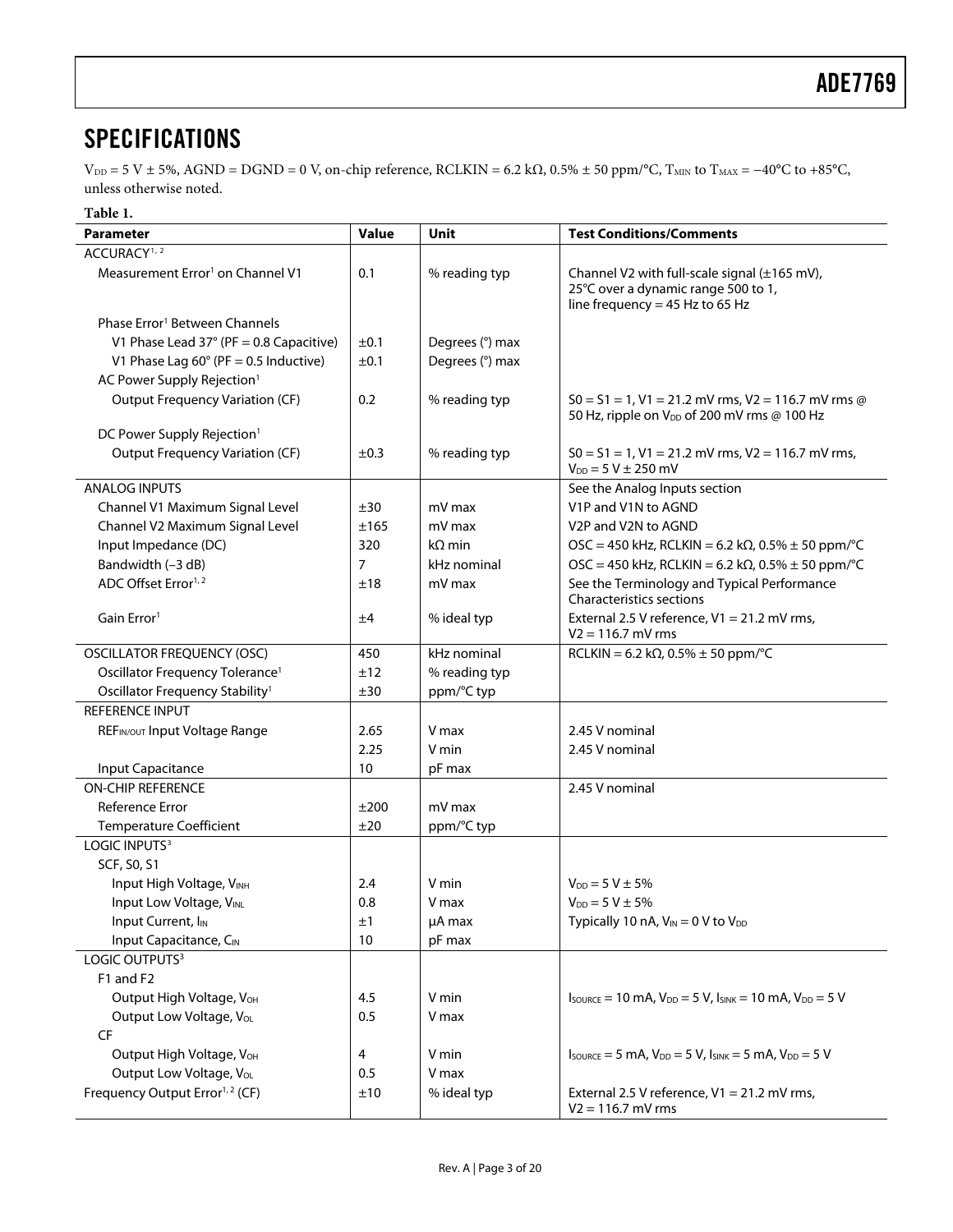<span id="page-3-0"></span>

| <b>Parameter</b>    | <b>Value</b> | Unit   | <b>Test Conditions/Comments</b> |
|---------------------|--------------|--------|---------------------------------|
| <b>POWER SUPPLY</b> |              |        | For specified performance       |
| V <sub>DD</sub>     | 4.75         | V min  | $5 V - 5%$                      |
|                     | 5.25         | V max  | $5 V + 5%$                      |
| <b>I</b> DD         |              | mA max | Typically 4 mA                  |

<sup>1</sup> See the Terminology section for an explanation of specifications.<br><sup>2</sup> See the figures in the Typical Performance Characteristics section

<sup>2</sup> See the figures in the Typical Performance Characteristics section.

<sup>3</sup> Sample tested during initial release and after any redesign or process change that may affect this parameter.

### **TIMING CHARACTERISTICS**

 $V_{DD} = 5 V \pm 5\%$ , AGND = DGND = 0 V, on-chip reference, RCLKIN = 6.2 k $\Omega$ , 0.5%  $\pm$  50 ppm/°C, T<sub>MIN</sub> to T<sub>MAX</sub> = -40°C to +85°C, unless otherwise noted. Sample tested during initial release and after any redesign or process change that may affect this parameter. See [Figure 2.](#page-3-1)

#### **Table 2.**

<span id="page-3-2"></span>

| <b>Parameter</b>      | <b>Specifications</b> | Unit | <b>Test Conditions/Comments</b>                         |
|-----------------------|-----------------------|------|---------------------------------------------------------|
| $t_1$ <sup>1</sup>    | 120                   | ms   | F1 and F2 pulse width (logic low).                      |
| t <sub>2</sub>        | See Table 6           | sec  | Output pulse period. See the Transfer Function section. |
| $t_3$                 | 1/2t <sub>2</sub>     | sec  | Time between the F1 and F2 falling edges.               |
| $t_4$ <sup>1, 2</sup> | 90                    | ms   | CF pulse width (logic high).                            |
| t5                    | See Table 7           | sec  | CF pulse period. See the Transfer Function section.     |
| t <sub>6</sub>        |                       | μs   | Minimum time between the F1 and F2 pulses.              |

<sup>1</sup> The pulse widths of F1, F2, and CF are not fixed for higher output frequencies. See the Frequency Outputs section.<br><sup>2</sup> The CF pulse is always 35 us in high frequency mode. See the Frequency Outputs section and Table 7.

<span id="page-3-1"></span>The CF pulse is always 35 μs in high frequency mode. See the Frequency Outputs section and Table 7.



Figure 2. Timing Diagram for Frequency Outputs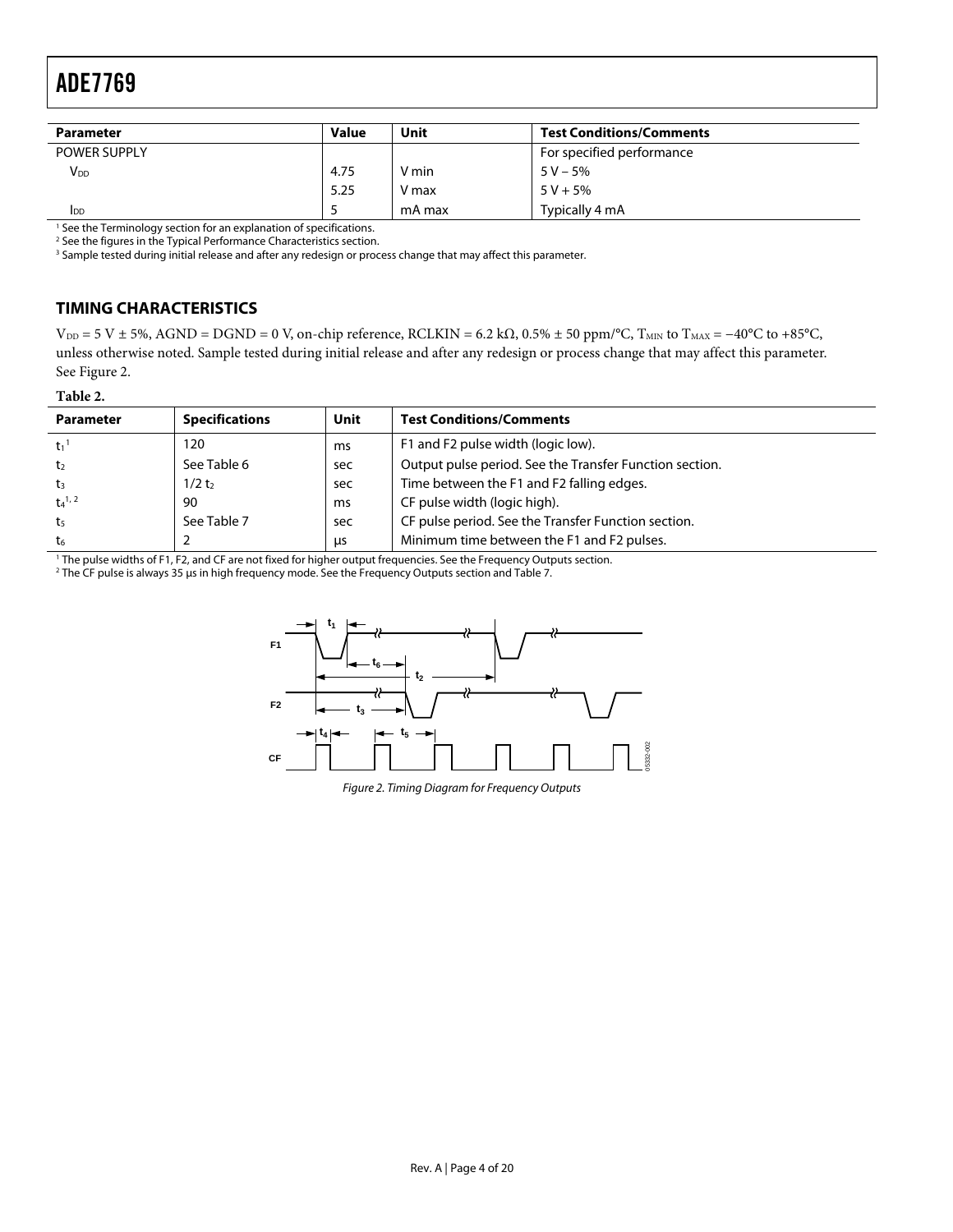## <span id="page-4-0"></span>ABSOLUTE MAXIMUM RATINGS

 $T_A = 25$ °C, unless otherwise noted.

#### **Table 3.**

| Parameter                                    | Value                               |
|----------------------------------------------|-------------------------------------|
| V <sub>DD</sub> to AGND                      | $-0.3$ V to $+7$ V                  |
| V <sub>DD</sub> to DGND                      | $-0.3$ V to $+7$ V                  |
| Analog Input Voltage to AGND,                |                                     |
| V1P, V1N, V2P, and V2N                       | $-6$ V to $+6$ V                    |
| Reference Input Voltage to AGND              | $-0.3$ V to $V_{DD}$ + 0.3 V        |
| Digital Input Voltage to DGND                | $-0.3$ V to $V_{DD}$ + 0.3 V        |
| Digital Output Voltage to DGND               | $-0.3$ V to $V_{DD}$ + 0.3 V        |
| Operating Temperature Range                  | $-40^{\circ}$ C to $+85^{\circ}$ C  |
| Storage Temperature Range                    | $-65^{\circ}$ C to $+150^{\circ}$ C |
| Junction Temperature                         | $150^{\circ}$ C                     |
| 16-Lead Plastic SOIC, Power Dissipation      | 350 mW                              |
| $\theta_{JA}$ Thermal Impedance <sup>1</sup> | 124.9°C/W                           |
| Package Temperature Soldering                | See J-STD-20                        |

may cause permanent damage to the device. This is a stress rating only and functional operation of the device at these or any other conditions above those indicated in the operational section of this specification is not implied. Exposure to absolute maximum rating conditions for extended periods may affect device reliability.

Stresses above those listed under Absolute Maximum Ratings

<span id="page-4-1"></span>1 JEDEC 1S standard (2-layer) board data.

### **ESD CAUTION**

ESD (electrostatic discharge) sensitive device. Electrostatic charges as high as 4000 V readily accumulate on the human body and test equipment and can discharge without detection. Although this product features proprietary ESD protection circuitry, permanent damage may occur on devices subjected to high energy electrostatic discharges. Therefore, proper ESD precautions are recommended to avoid performance degradation or loss of functionality.

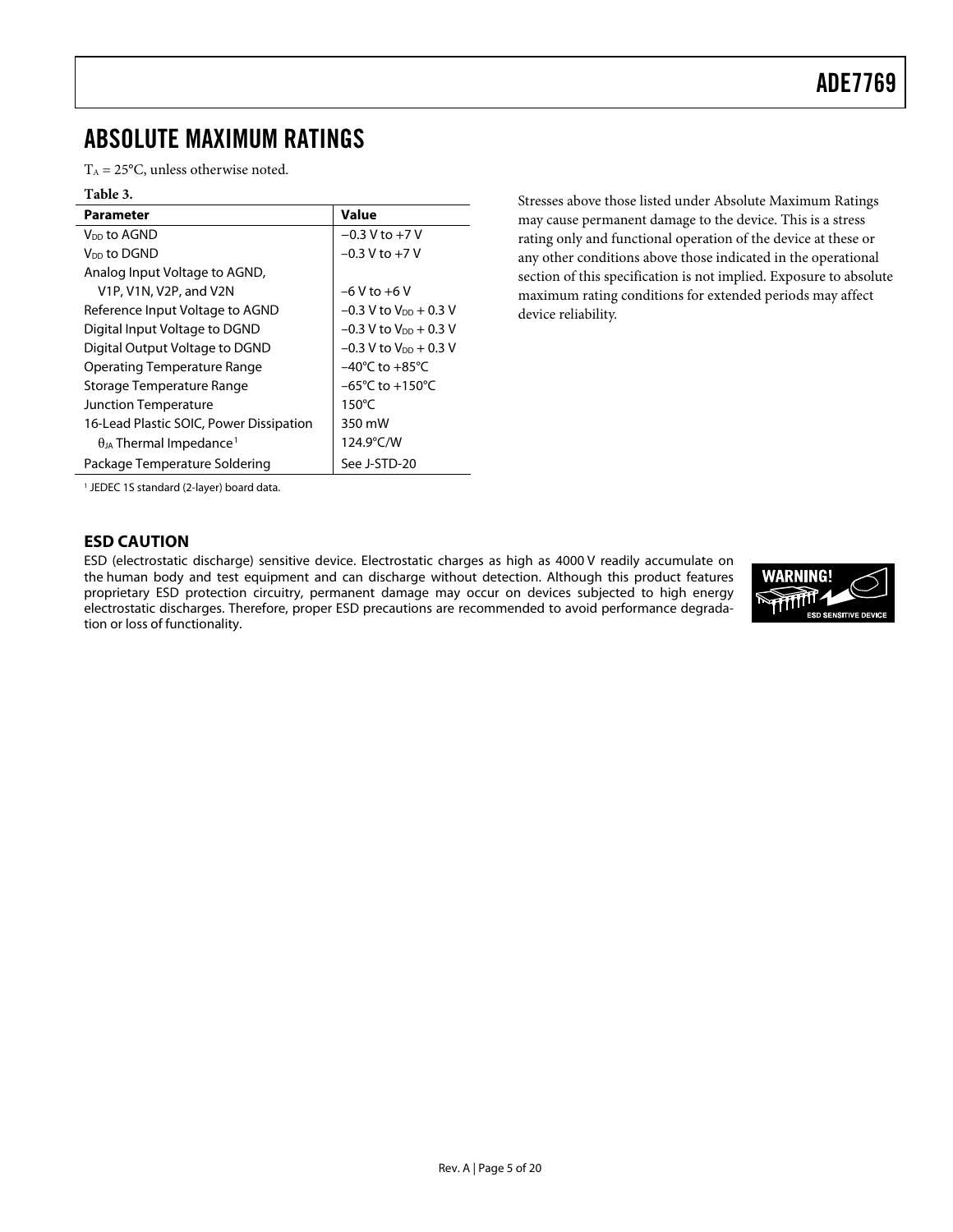## <span id="page-5-1"></span><span id="page-5-0"></span>**TERMINOLOGY**

#### **Measurement Error**

The error associated with the energy measurement made by the ADE7769 is defined by the following formula:

 $\%$  *Energy* Registered by *ADE7769* – True *Energy*  $\times$  100% *True Energy* 

#### **Phase Error Between Channels**

The high-pass filter (HPF) in the current channel (Channel V1) has a phase-lead response. To offset this phase response and equalize the phase response between channels, a phasecorrection network is also placed in Channel V1. The phasecorrection network matches the phase to within 0.1° over a range of 45 Hz to 65 Hz, and 0.2° over a range 40 Hz to 1 kHz (see [Figure 23](#page-11-1) and [Figure 24\)](#page-12-0).

#### **Power Supply Rejection (PSR)**

This quantifies the ADE7769 measurement error as a percentage of reading when the power supplies are varied.

For the ac PSR measurement, a reading at nominal supplies (5 V) is taken. A 200 mV rms/100 Hz signal is then introduced onto the supplies, and a second reading is obtained under the same input signal levels. Any error introduced is expressed as a percentage of reading—see the Measurement Error definition.

For the dc PSR measurement, a reading at nominal supplies (5 V) is taken. The supplies are then varied 5% and a second reading is obtained with the same input signal levels. Any error introduced is again expressed as a percentage of the reading.

#### **ADC Offset Error**

This refers to the small dc signal (offset) associated with the analog inputs to the ADCs. However, the HPF in Channel V1 eliminates the offset in the circuitry. Therefore, the power calculation is not affected by this offset.

### **Frequency Output Error (CF)**

The frequency output error of the ADE7769 is defined as the difference between the measured output frequency (minus the offset) and the ideal output frequency. The difference is expressed as a percentage of the ideal frequency. The ideal frequency is obtained from the ADE7769 transfer function.

#### **Gain Error**

The gain error of the ADE7769 is defined as the difference between the measured output of the ADCs (minus the offset) and the ideal output of the ADCs. The difference is expressed as a percentage of the ideal of the ADCs.

#### **Oscillator Frequency Tolerance**

The oscillator frequency tolerance of the ADE7769 is defined as the part-to-part frequency variation in terms of percentage at room temperature (25°C). It is measured by taking the difference between the measured oscillator frequency and the nominal frequency defined in the [Specifications](#page-2-3) section.

#### **Oscillator Frequency Stability**

Oscillator frequency stability is defined as frequency variation in terms of the parts-per-million drift over the operating temperature range. In a metering application, the temperature range is −40°C to +85°C. Oscillator frequency stability is measured by taking the difference between the measured oscillator frequency at −40°C and +85°C and the measured oscillator frequency at +25°C.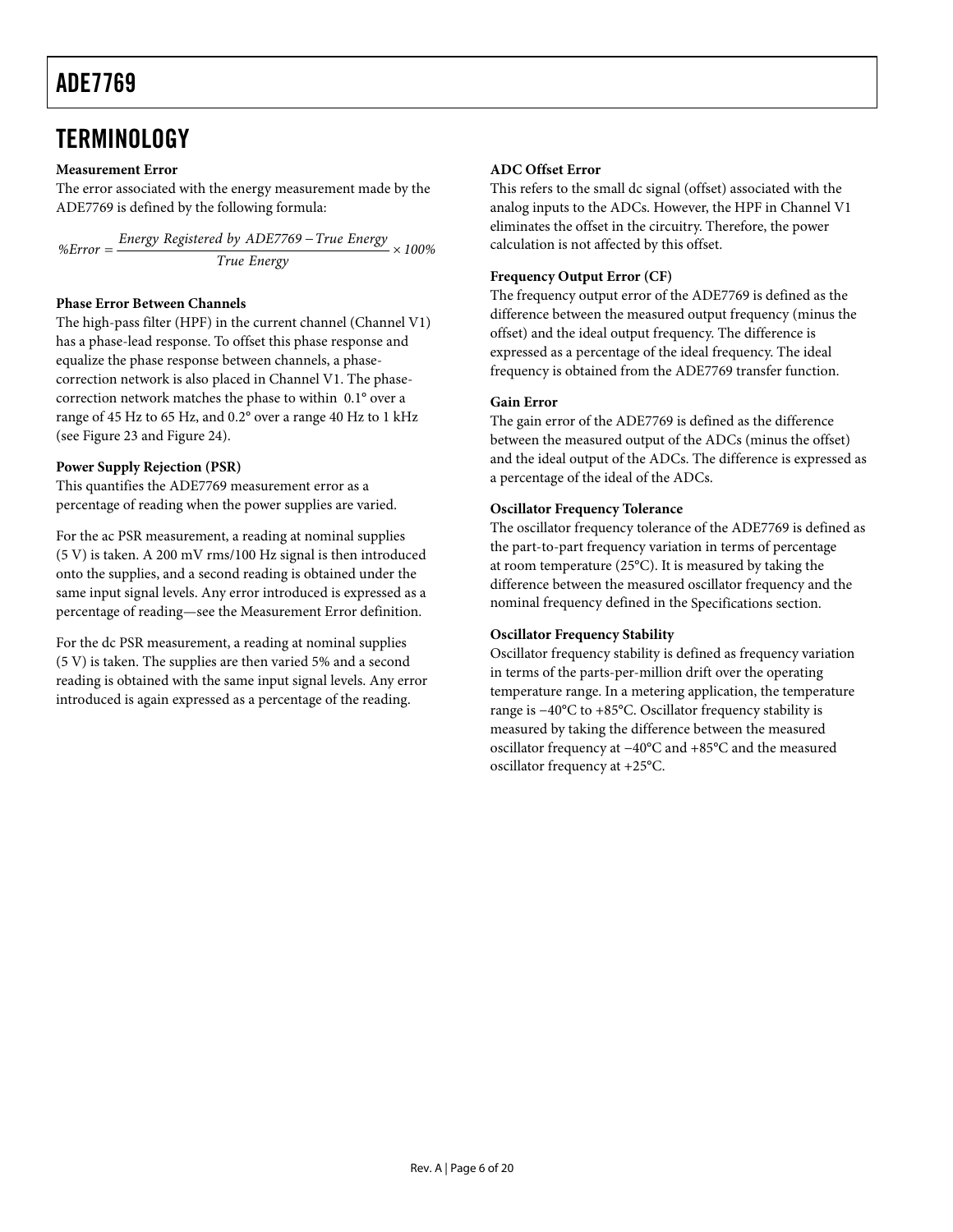## <span id="page-6-0"></span>PIN CONFIGURATION AND FUNCTION DESCRIPTIONS



Figure 3. Pin Configuration

| Pin No.           | <b>Mnemonic</b>  | <b>Description</b>                                                                                                                                                                                                                                                                                                                                                                                                                                                                                                                                                           |
|-------------------|------------------|------------------------------------------------------------------------------------------------------------------------------------------------------------------------------------------------------------------------------------------------------------------------------------------------------------------------------------------------------------------------------------------------------------------------------------------------------------------------------------------------------------------------------------------------------------------------------|
| $\mathbf{1}$      | V <sub>DD</sub>  | Power Supply. This pin provides the supply voltage for the circuitry in the ADE7769. The supply voltage<br>should be maintained at 5 V $\pm$ 5% for specified operation. This pin should be decoupled with a 10 µF<br>capacitor in parallel with a 100 nF ceramic capacitor.                                                                                                                                                                                                                                                                                                 |
| 2, 3              | <b>V2P, V2N</b>  | Analog Inputs for Channel V2 (Voltage Channel). These inputs provide a fully differential input pair. The<br>maximum differential input voltage is ±165 mV for specified operation. Both inputs have internal ESD<br>protection circuitry; an overvoltage of ±6 V can be sustained on these inputs without risk of permanent<br>damage.                                                                                                                                                                                                                                      |
| 4, 5              | <b>V1N, V1P</b>  | Analog Inputs for Channel V1 (Current Channel). These inputs are fully differential voltage inputs with a<br>maximum signal level of ±30 mV with respect to the V1N pin for specified operation. Both inputs have<br>internal ESD protection circuitry and, in addition, an overvoltage of ±6 V can be sustained on these inputs<br>without risk of permanent damage.                                                                                                                                                                                                        |
| 6                 | <b>AGND</b>      | This pin provides the ground reference for the analog circuitry in the ADE7769, that is, the ADCs and<br>reference. This pin should be tied to the analog ground plane of the PCB. The analog ground plane is the<br>ground reference for all analog circuitry, such as antialiasing filters, current and voltage sensors, and so forth.<br>For accurate noise suppression, the analog ground plane should be connected to the digital ground plane at<br>only one point. A star ground configuration helps to keep noisy digital currents away from the analog<br>circuits. |
| $\overline{7}$    | <b>REFIN/OUT</b> | This pin provides access to the on-chip voltage reference. The on-chip reference has a nominal value of 2.45 V<br>and a typical temperature coefficient of 20 ppm/°C. An external reference source may also be connected at<br>this pin. In either case, this pin should be decoupled to AGND with a 1 µF tantalum capacitor and a 100 nF<br>ceramic capacitor. The internal reference cannot be used to drive an external load.                                                                                                                                             |
| 8                 | SCF              | Select Calibration Frequency. This logic input is used to select the frequency on the calibration output CF. See<br>Table 7.                                                                                                                                                                                                                                                                                                                                                                                                                                                 |
| 9,10              | S1, S0           | These logic inputs are used to select one of four possible frequencies for the digital-to-frequency conversion.<br>With this logic input, designers have greater flexibility when designing an energy meter. See the Selecting a<br>Frequency for an Energy Meter Application section.                                                                                                                                                                                                                                                                                       |
| 11                | <b>RCLKIN</b>    | To enable the internal oscillator as a clock source to the chip, a precise low temperature drift resistor at a<br>nominal value of 6.2 k $\Omega$ must be connected from this pin to DGND.                                                                                                                                                                                                                                                                                                                                                                                   |
| $12 \overline{ }$ | <b>REVP</b>      | This logic output goes high when negative power is detected, that is, when the phase angle between the<br>voltage and current signals is greater than 90°. This output is not latched and is reset when positive power is<br>once again detected. The output goes high or low at the same time that a pulse is issued on CF.                                                                                                                                                                                                                                                 |
| 13                | <b>DGND</b>      | This pin provides the ground reference for the digital circuitry in the ADE7769, that is, the multiplier, filters,<br>and digital-to-frequency converter. This pin should be tied to the digital ground plane of the PCB. The digital<br>ground plane is the ground reference for all digital circuitry, such as the counters (mechanical and digital),<br>MCUs, and indicator LEDs. For accurate noise suppression, the analog ground plane should be connected to<br>the digital ground plane at one point only-a star ground.                                             |
| 14                | CF               | Calibration Frequency Logic Output. The CF logic output provides instantaneous real power information. This<br>output is intended for calibration purposes. See the SCF pin description. This output stays high when the part<br>is in a no-load condition.                                                                                                                                                                                                                                                                                                                  |
| 15, 16            | F2, F1           | Low Frequency Logic Outputs. F1 and F2 supply average real power information. The logic outputs can be<br>used to directly drive electromechanical counters and 2-phase stepper motors. See the Transfer Function<br>section.                                                                                                                                                                                                                                                                                                                                                |

#### **Table 4. Pin Function Descriptions**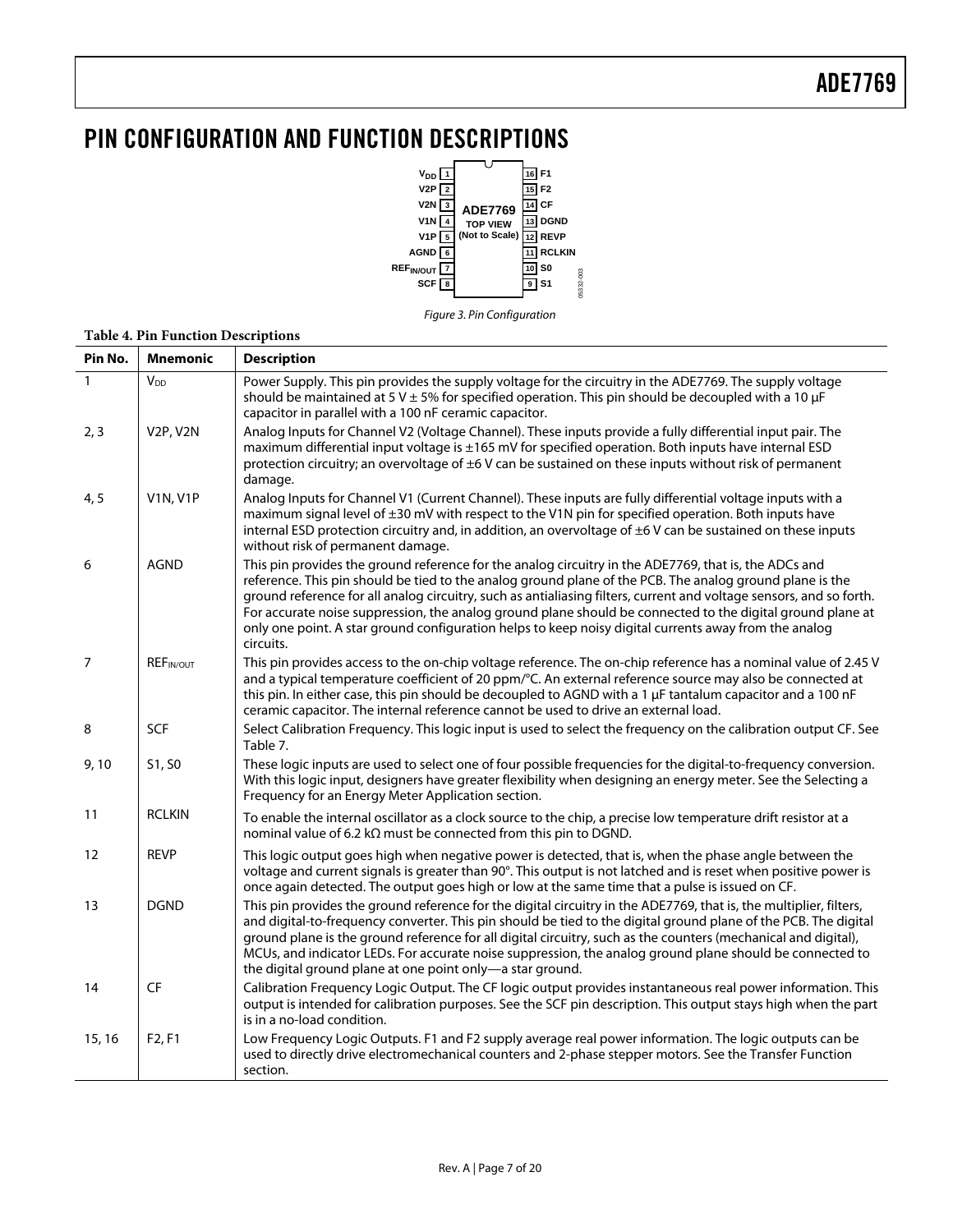<span id="page-7-1"></span><span id="page-7-0"></span>

05332-021

05332-022

**+25**°**C**

**–40**°**C**

**+85**°**C**

with External Reference ( $PF = 0.5$  IND)

with On-Chip Reference (PF = 0.5 IND)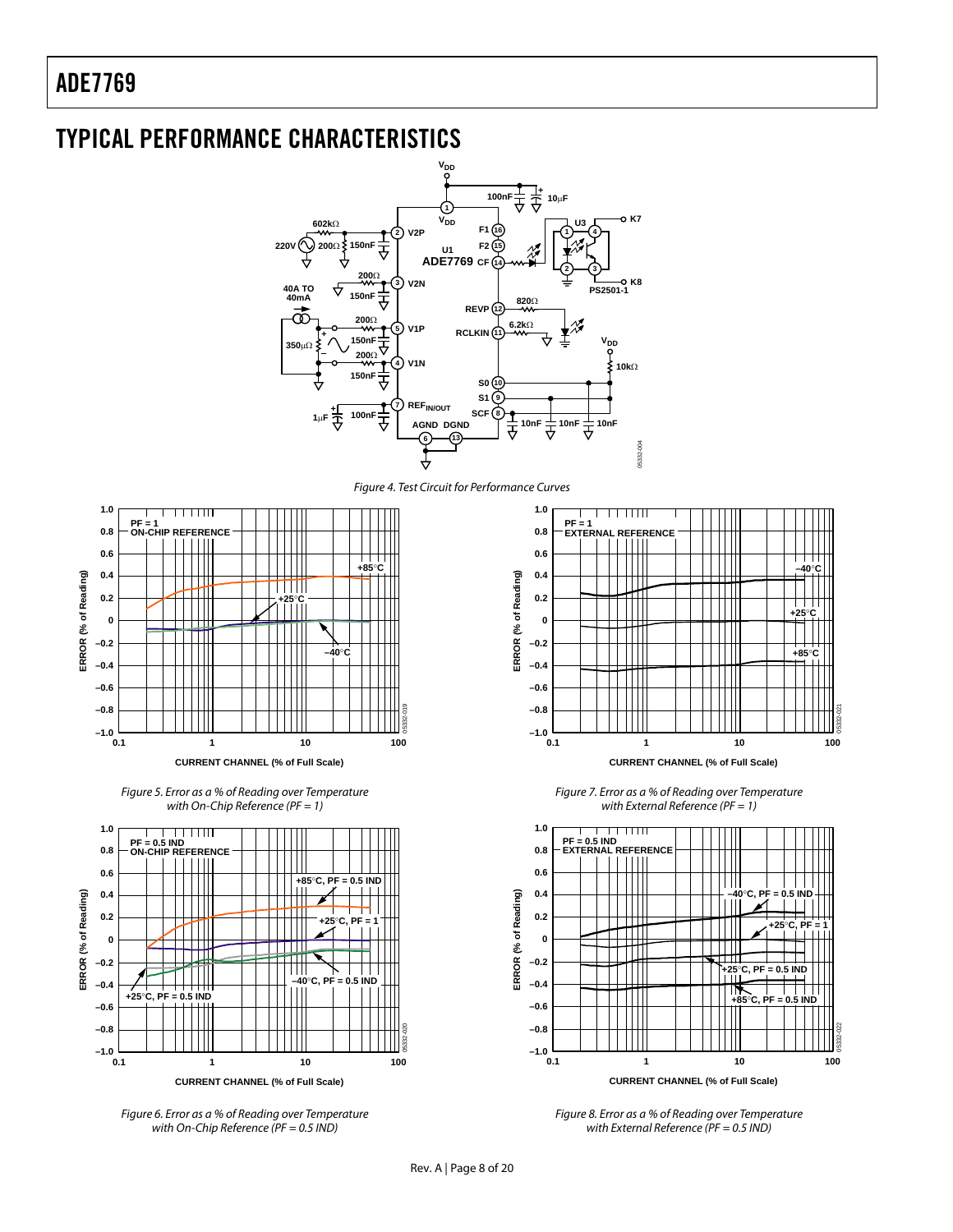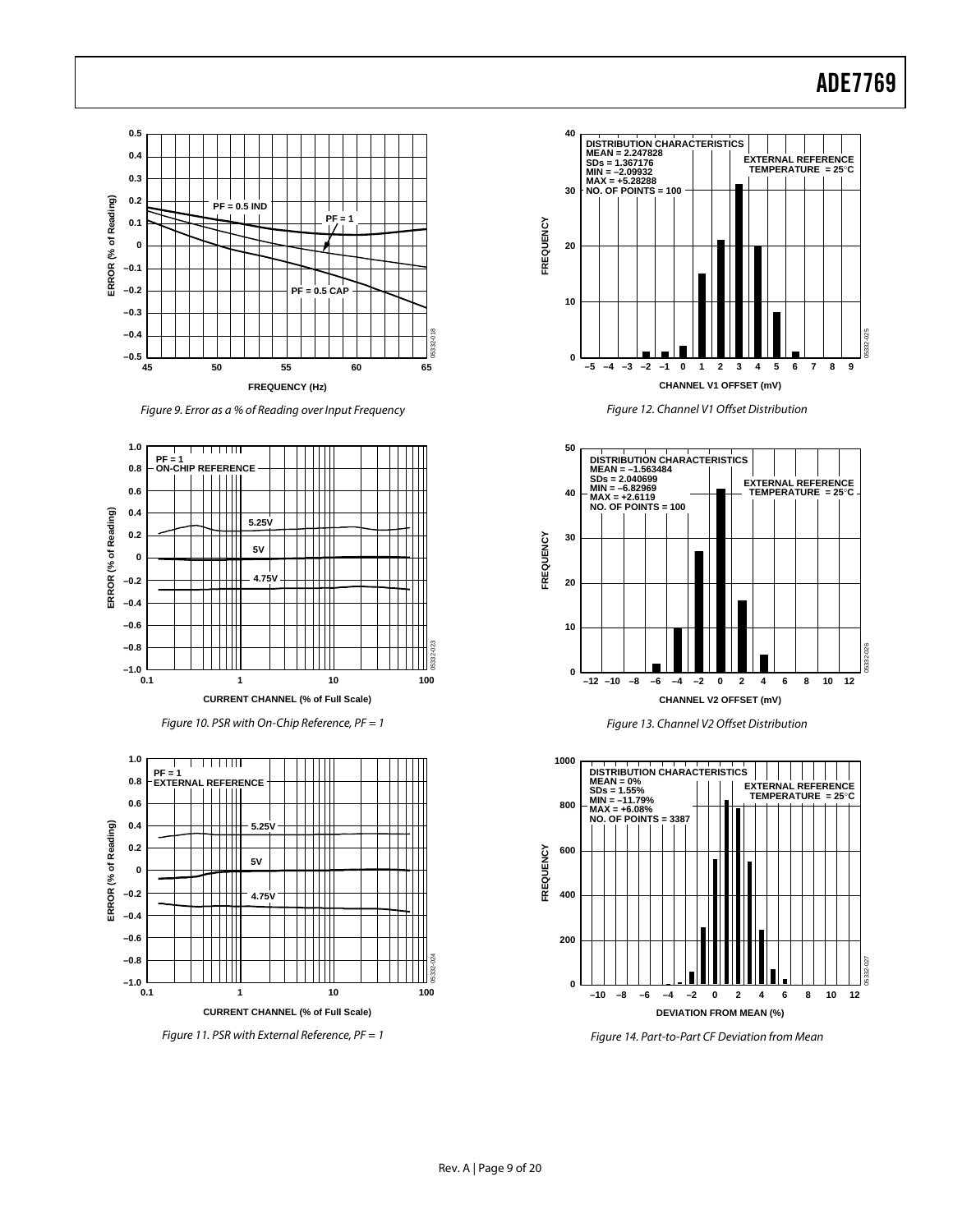## <span id="page-9-0"></span>FUNCTIONAL DESCRIPTION

### **THEORY OF OPERATION**

The two ADCs in the ADE7769 digitize the voltage signals from the current and voltage sensors. These ADCs are 16-bit Σ-Δs with an oversampling rate of 450 kHz. This analog input structure greatly simplifies sensor interfacing by providing a wide dynamic range for direct connection to the sensor and by simplifying the antialiasing filter design. A high-pass filter in the current channel removes any dc component from the current signal. This eliminates any inaccuracies in the real power calculation due to offsets in the voltage or current signals.

The real power calculation is derived from the instantaneous power signal. The instantaneous power signal is generated by a direct multiplication of the current and voltage signals. To extract the real power component (the dc component), the instantaneous power signal is low-pass filtered. [Figure 15](#page-9-1) illustrates the instantaneous real power signal and shows how the real power information can be extracted by low-pass filtering the instantaneous power signal. This scheme correctly calculates real power for sinusoidal current and voltage waveforms at all power factors. All signal processing is carried out in the digital domain for superior stability over temperature and time.



Figure 15. Signal Processing Block Diagram

<span id="page-9-2"></span><span id="page-9-1"></span>The low frequency outputs (F1 and F2) are generated by accumulating this real power information. This low frequency inherently means a long accumulation time between output pulses. Consequently, the resulting output frequency is proportional to the average real power. This average real power information is then accumulated (by a counter) to generate real energy information. Conversely, due to its high output frequency and shorter integration time, the CF output frequency is proportional to the instantaneous real power. This is useful for system calibration, which can be done faster under steady load conditions.

### **Power Factor Considerations**

The method used to extract the real power information from the instantaneous power signal, that is, by low-pass filtering, is still valid even when the voltage and current signals are not in phase. [Figure 16](#page-9-2) shows the unity power factor condition and a displacement power factor  $(DPF) = 0.5$ , that is, current signal lagging the voltage by 60°. Assuming that the voltage and current waveforms are sinusoidal, the real power component of the instantaneous power signal (that is, the dc term) is given by

$$
\left(\frac{V \times I}{2}\right) \times \cos\left(60^{\circ}\right) \tag{1}
$$

This is the correct real power calculation.



Figure 16. DC Component of Instantaneous Power Signal Conveys Real Power Information, PF < 1

### **Nonsinusoidal Voltage and Current**

The real power calculation method also holds true for nonsinusoidal current and voltage waveforms. All voltage and current waveforms in practical applications have some harmonic content. Using the Fourier transform, instantaneous voltage and current waveforms can be expressed in terms of their harmonic content.

$$
v(t) = V_0 + \sqrt{2 \times \sum_{h=0}^{\infty} V_h} \times \sin(h\omega t + \alpha_h)
$$
 (2)

where:

 $v(t)$  is the instantaneous voltage.

*V0* is the average value.

*Vh* is the rms value of voltage harmonic h.

 $\alpha_h$  *is* the phase angle of the voltage harmonic.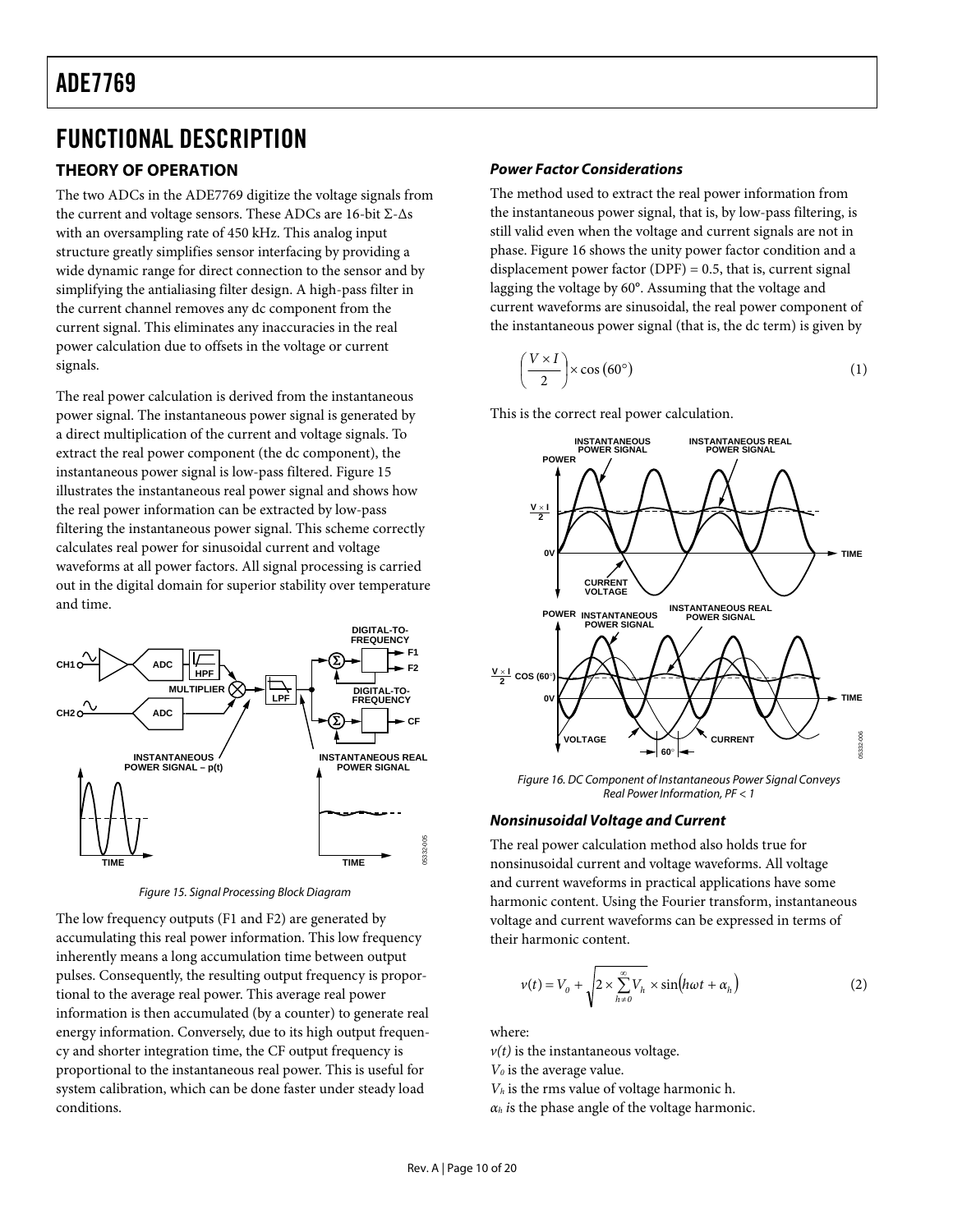<span id="page-10-0"></span>
$$
i(t) = I_0 + \sqrt{2} \times \sum_{h \neq 0}^{\infty} I_h \times \sin(h\omega t + \beta_h)
$$
 (3)

where:

*i(t)* is the instantaneous current.

*I*<sup>0</sup> is the dc component.

*Ih* is the rms value of current harmonic h.

 $\beta_h$  is the phase angle of the current harmonic.

Using Equations 2 and 3, the real power (P) can be expressed in terms of its fundamental real power  $(P_1)$  and harmonic real power ( $P_H$ ) as  $P = P_1 + P_H$ 

where:

$$
P_1 = V_1 \times I_1 \cos \phi_1 \tag{4}
$$

$$
\phi_I = \alpha_I - \beta_I
$$

and

$$
P_H = \sum_{h \neq I}^{\infty} V_h \times I_h \cos \phi_h \tag{5}
$$

$$
\phi_h = \alpha_h - \beta_h
$$

<span id="page-10-3"></span>In Equation 5, a harmonic real power component is generated for every harmonic, provided that harmonic is present in both the voltage and current waveforms. The power factor calculation has previously been shown to be accurate in the case of a pure sinusoid. Therefore, the harmonic real power must also correctly account for the power factor because it is made up of a series of pure sinusoids.

Note that the input bandwidth of the analog inputs is 7 kHz at the nominal internal oscillator frequency of 450 kHz.

### <span id="page-10-1"></span>**ANALOG INPUTS**

#### **Channel V1 (Current Channel)**

The voltage output from the current sensor is connected to the ADE7769 here. Channel V1 is a fully differential voltage input. V1P is the positive input with respect to V1N.

<span id="page-10-4"></span>The maximum peak differential signal on Channel V1 should be less than ±30 mV (21 mV rms for a pure sinusoidal signal) for specified operation.



<span id="page-10-2"></span>Figure 17. Maximum Signal Levels, Channel V1

[Figure 17](#page-10-2) shows the maximum signal levels on V1P and V1N. The maximum differential voltage is ±30 mV. The differential voltage signal on the inputs must be referenced to a common mode, for example, AGND. The maximum common-mode signal is ±6.25 mV, as shown in [Figure 17.](#page-10-2)

#### **Channel V2 (Voltage Channel)**

The output of the line voltage sensor is connected to the ADE7769 at this analog input. Channel V2 is a fully differential voltage input with a maximum peak differential signal of ±165 mV. [Figure 18](#page-10-3) shows the maximum signal levels that can be connected to the ADE7769 Channel V2.



Figure 18. Maximum Signal Levels, Channel V2

Channel V2 is usually driven from a common-mode voltage, that is, the differential voltage signal on the input is referenced to a common mode (usually AGND). The analog inputs of the ADE7769 can be driven with common-mode voltages of up to 25 mV with respect to AGND. However, best results are achieved using a common mode equal to AGND.

#### **Typical Connection Diagrams**

[Figure 19](#page-10-4) shows a typical connection diagram for Channel V1. A shunt is the current sensor selected for this example because of its low cost compared to other current sensors, such as the current transformer (CT). This IC is ideal for low current meters.



Figure 19. Typical Connection for Channel V1

[Figure 20](#page-11-2) shows a typical connection for Channel V2. Typically, the ADE7769 is biased around the phase wire, and a resistor divider is used to provide a voltage signal that is proportional to the line voltage. Adjusting the ratio of  $R_A$ ,  $R_B$ , and  $R_F$  is also a convenient way of carrying out a gain calibration on a meter.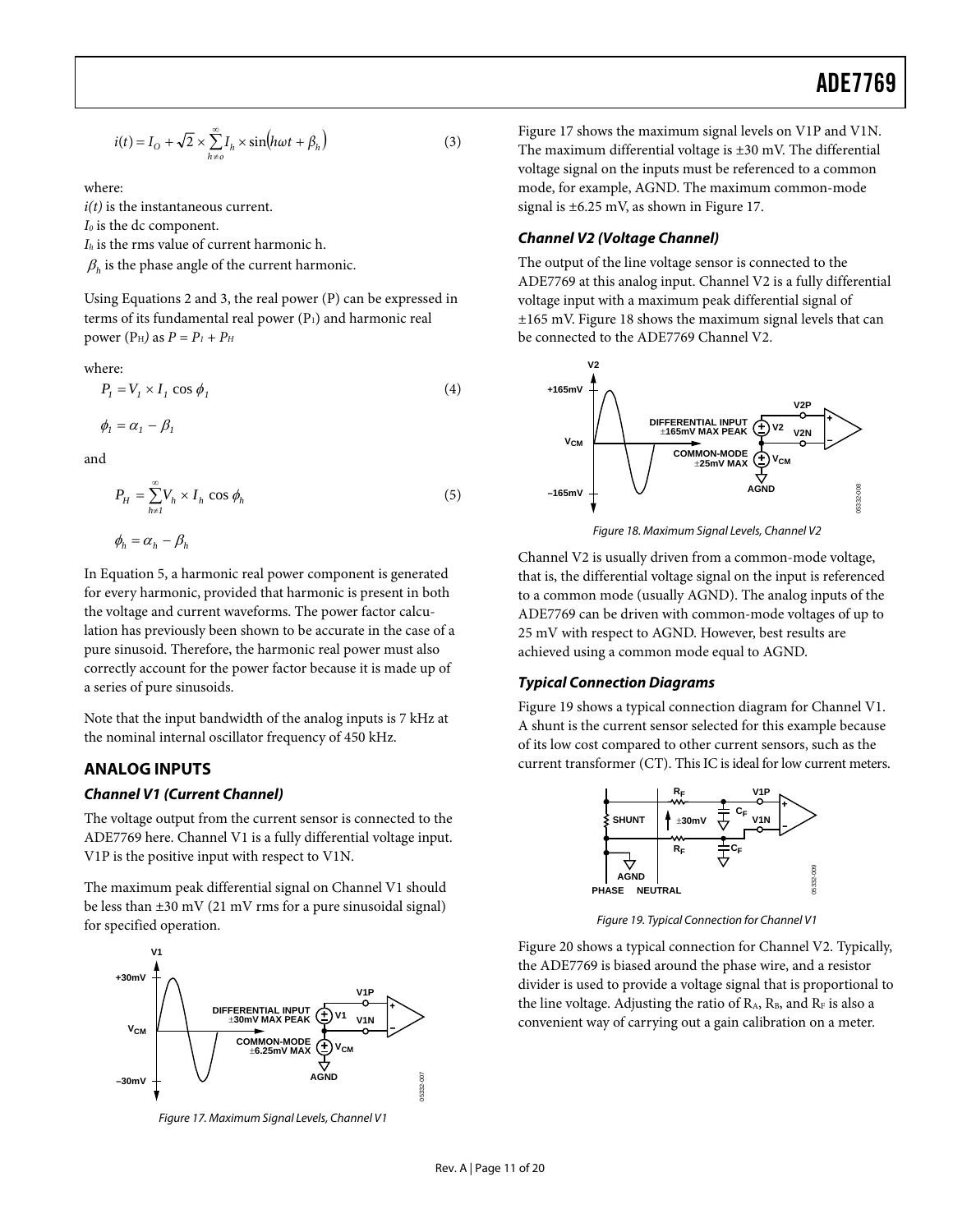<span id="page-11-0"></span>

Figure 20. Typical Connections for Channel V2

### <span id="page-11-2"></span>**POWER SUPPLY MONITOR**

The ADE7769 contains an on-chip power supply monitor. The power supply  $(V_{DD})$  is continuously monitored by the ADE7769. If the supply is less than 4 V, the ADE7769 becomes inactive. This is useful to ensure proper device operation at power-up and power-down. The power supply monitor has built-in hysteresis and filtering, which provide a high degree of immunity to false triggering from noisy supplies.

<span id="page-11-4"></span>In [Figure 21](#page-11-3), the trigger level is nominally set at 4 V. The tolerance on this trigger level is within ±5%. The power supply and decoupling for the part should be such that the ripple at  $V_{DD}$ does not exceed 5 V  $\pm$  5%, as specified for normal operation.



Figure 21. On-Chip Power Supply Monitor

#### <span id="page-11-3"></span>**HPF and Offset Effects**

<span id="page-11-1"></span>[Figure 22](#page-11-4) shows the effect of offsets on the real power calculation. As can be seen, offsets on Channel V1 and Channel V2 contribute a dc component after multiplication. Because this dc component is extracted by the LPF and used to generate the real power information, the offsets contribute a constant error to the real power calculation. This problem is easily avoided by the built-in HPF in Channel V1. By removing the offsets from at least one channel, no error component can be generated at dc by the multiplication. Error terms at the line frequency  $(\omega)$  are removed by the LPF and the digital-to-frequency conversion (see the [Digital-to-Frequency Conversion](#page-12-1) section).

Equation 6 shows how the power calculation is affected by the dc offsets in the current and voltage channels.



Figure 22. Effect of Channel Offset on the Real Power Calculation

The HPF in Channel V1 has an associated phase response that is compensated for on chip. [Figure 23](#page-11-1) and [Figure 24](#page-12-0) show the phase error between channels with the compensation network activated. The ADE7769 is phase compensated up to 1 kHz as shown. This ensures correct active harmonic power calculation even at low power factors.



Figure 23. Phase Error Between Channels (0 Hz to 1 kHz)

05332-011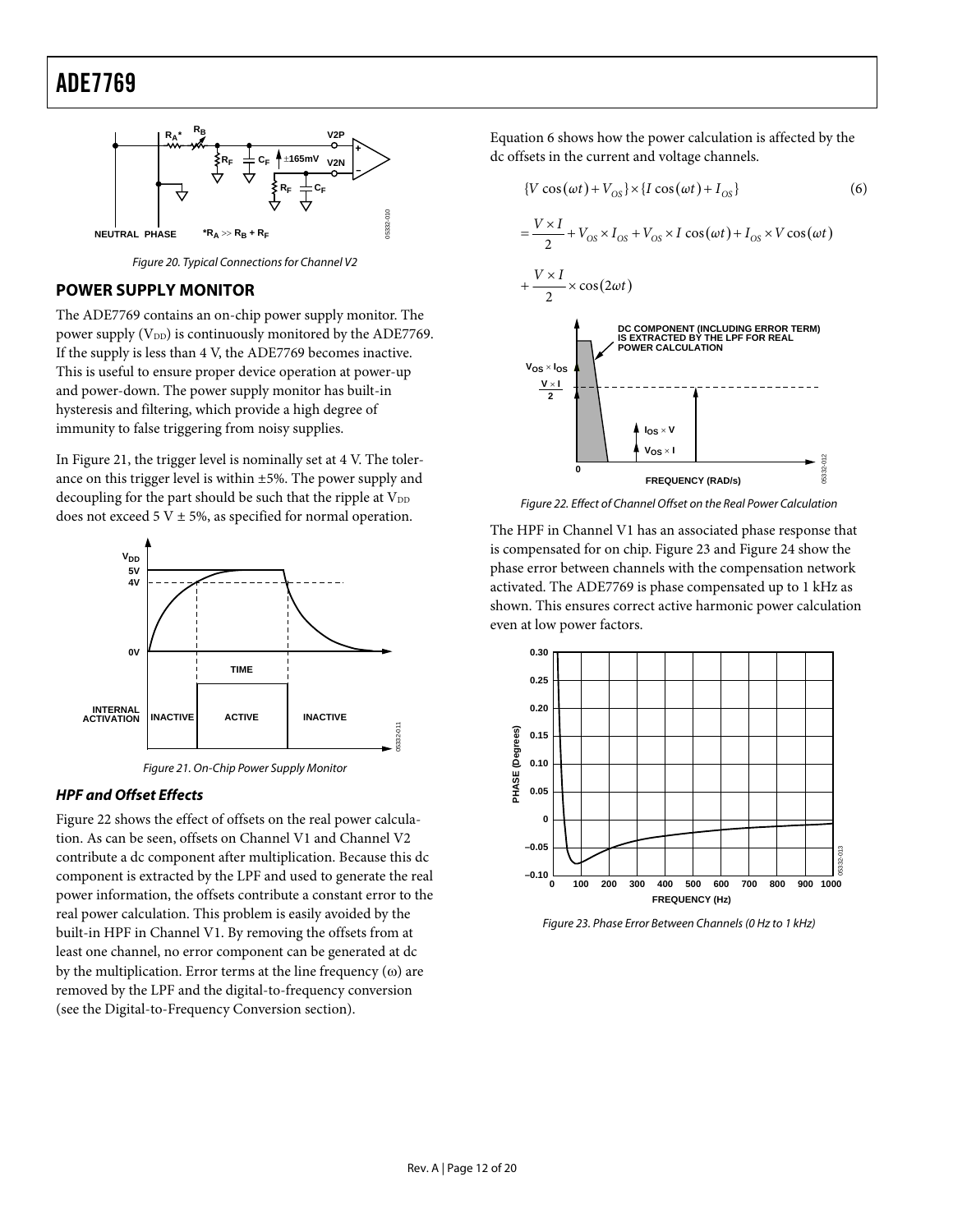

Figure 24. Phase Error Between Channels (40 Hz to 70 Hz)

#### <span id="page-12-2"></span><span id="page-12-1"></span><span id="page-12-0"></span>**Digital-to-Frequency Conversion**

As previously described, the digital output of the low-pass filter after multiplication contains the real power information. However, because this LPF is not an ideal brick wall filter implementation, the output signal also contains attenuated components at the line frequency and its harmonics, that is,  $cos(h\omega t)$  where  $h = 1, 2, 3, \dots$  and so on.

The magnitude response of the filter is given by

$$
|H(f)| = \frac{1}{\sqrt{1 + \frac{f^2}{4.45^2}}}
$$
 (7)

For a line frequency of 50 Hz, this gives an attenuation of the 2ω (100 Hz) component of approximately 22 dB. The dominating harmonic is twice the line frequency (2ω) due to the instantaneous power calculation.

[Figure 25](#page-12-2) shows the instantaneous real power signal at the output of the LPF that still contains a significant amount of instantaneous power information, that is, cos(2ωt). This signal is then passed to the digital-to-frequency converter where it is integrated (accumulated) over time to produce an output frequency. The accumulation of the signal suppresses or averages out any non-dc components in the instantaneous real power signal. The average value of a sinusoidal signal is zero. Thus, the frequency generated by the ADE7769 is proportional to the average real power. [Figure 25](#page-12-2) shows the digital-tofrequency conversion for steady load conditions, that is, constant voltage and current.



Figure 25. Real Power-to-Frequency Conversion

In [Figure 25](#page-12-2), the frequency output, CF, varies over time, even under steady load conditions. This frequency variation is primarily due to the cos(2ωt) component in the instantaneous real power signal. The output frequency on CF can be up to 2048 times higher than the frequency on F1 and F2. This higher output frequency is generated by accumulating the instantaneous real power signal over a much shorter time while converting it to a frequency. This shorter accumulation period means less averaging of the cos(2ωt) component. Consequently, some of this instantaneous power signal passes through the digital-to-frequency conversion. This is not a problem in the application. Where CF is used for calibration purposes, the frequency should be averaged by the frequency counter, which removes any ripple. If CF is being used to measure energy, for example in a microprocessor based application, the CF output should also be averaged to calculate power.

Because the F1 and F2 outputs operate at a much lower frequency, much more averaging of the instantaneous real power signal is carried out. The result is a greatly attenuated sinusoidal content and a virtually ripple-free frequency output.

#### **Connecting to a Microcontroller for Energy Measurement**

The easiest way to interface the ADE7769 to a microcontroller is to use the CF high frequency output with the output frequency scaling set to  $2048 \times F1$ , F2. This is done by setting  $SCF = 0$  and  $S0 = S1 = 1$  (see [Table 7](#page-14-2)). With full-scale ac signals on the analog inputs, the output frequency on CF is approximately 2.867 kHz. [Figure 26](#page-13-2) shows one scheme that could be used to digitize the output frequency and carry out the necessary averaging mentioned in the previous section.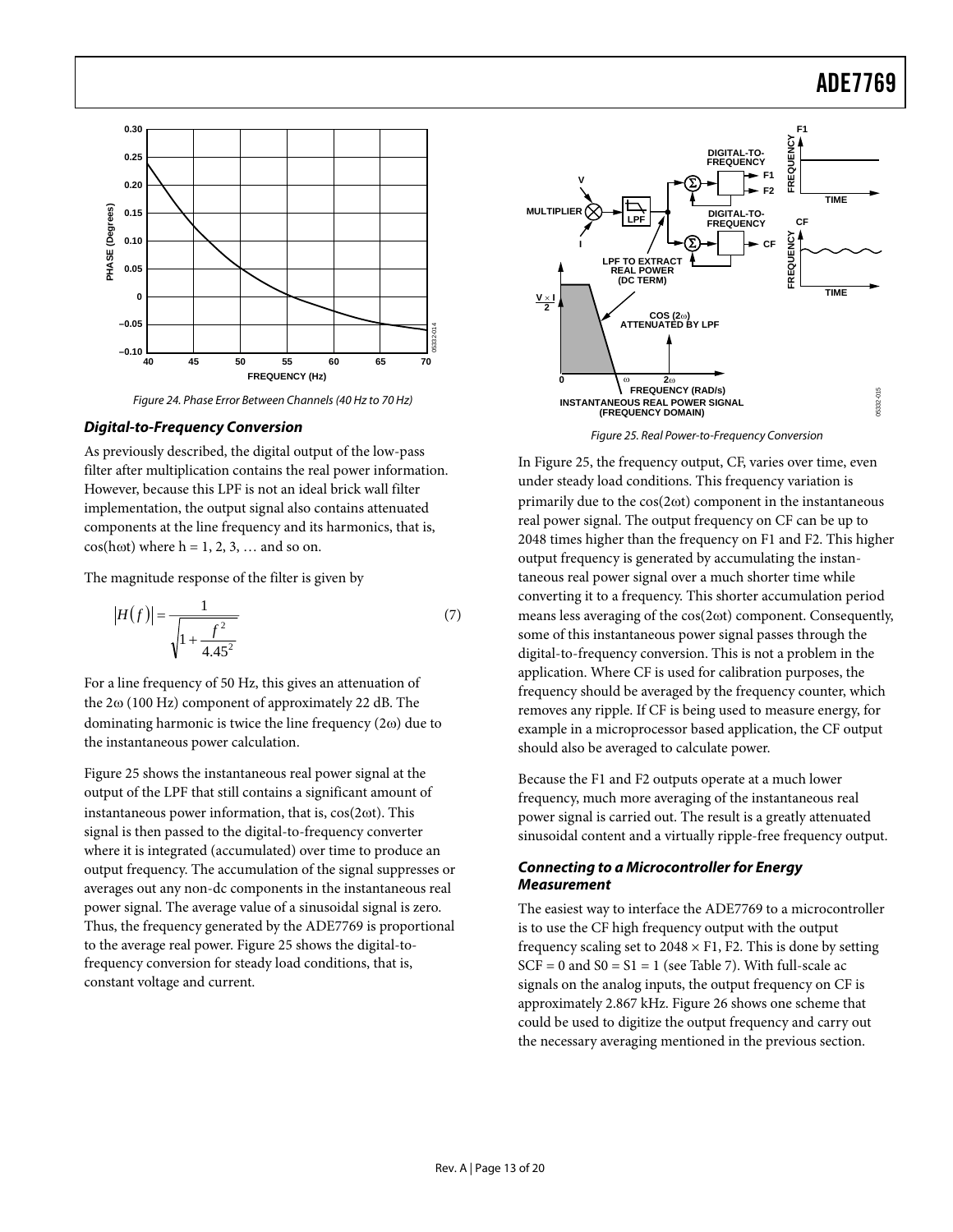<span id="page-13-0"></span>

Figure 26. Interfacing the ADE7769 to an MCU

<span id="page-13-2"></span>As shown in [Figure 26,](#page-13-2) the frequency output, CF, is connected to an MCU counter or port. This counts the number of pulses in a given integration time, which is determined by an MCU internal timer. The average power proportional to the average frequency is given by

$$
Average Frequency = Average Power = \frac{Counter}{Time}
$$
 (8)

The energy consumed during an integration period is given by

<span id="page-13-3"></span>Energy = Average Power × Time = 
$$
\frac{Counter}{Time} \times Time = Counter (9)
$$

<span id="page-13-1"></span>For the purpose of calibration, this integration time could be 10 seconds to 20 seconds to accumulate enough pulses to ensure correct averaging of the frequency. In normal operation, the integration time could be reduced to 1 or 2 seconds, depending, for example, on the required update rate of a display. With shorter integration times on the MCU, the amount of energy in each update may still have some small amount of ripple, even under steady load conditions. However, over a minute or more the measured energy has no ripple.

#### **Power Measurement Considerations**

Calculating and displaying power information always has some associated ripple, which depends on the integration period used in the MCU to determine average power and also on the load. For example, at light loads, the output frequency may be 10 Hz. With an integration period of 2 seconds, only about 20 pulses are counted. The possibility of missing one pulse always exists, because the ADE7769 output frequency is running asynchronously to the MCU timer. This results in a 1-in-20, or 5%, error in the power measurement.

#### **INTERNAL OSCILLATOR (OSC)**

The nominal internal oscillator frequency is 450 kHz when used with RCLKIN, with a nominal value of 6.2 kΩ. The frequency outputs are directly proportional to the oscillator frequency, thus RCLKIN must have low tolerance and low temperature drift to ensure stability and linearity of the chip. The oscillator frequency is inversely proportional to the RCLKIN, as shown in [Figure 27](#page-13-3). Although the internal oscillator operates when used with RCLKIN values between 5.5 kΩ and 20 kΩ, choosing a value within the range of the nominal value, as shown in [Figure 27,](#page-13-3) is recommended.



Figure 27. Effect of RCLKIN on Internal Oscillator Frequency (OSC)

#### **TRANSFER FUNCTION**

#### **Frequency Outputs F1 and F2**

The ADE7769 calculates the product of two voltage signals (on Channel V1 and Channel V2) and then low-pass filters this product to extract real power information. This real power information is then converted to a frequency. The frequency information is output on F1 and F2 in the form of active low pulses. The pulse rate at these outputs is relatively low, for example, 0.175 Hz maximum for ac signals with  $S0 = S1 = 0$ (see [Table 6](#page-14-1)). This means that the frequency at these outputs is generated from real power information accumulated over a relatively long period of time. The result is an output frequency that is proportional to the average real power. The averaging of the real power signal is implicit to the digital-to-frequency conversion. The output frequency or pulse rate is related to the input voltage signals by the following equation:

$$
Freq = \frac{494.75 \times VI_{rms} \times V2_{rms} \times F_{1-4}}{V_{REF}^{2}}
$$
 (10)

where:

*Freq* is the output frequency on F1 and F2 (Hz).

*V1rms* is the differential rms voltage signal on Channel V1 (V). *V2rms* is the differential rms voltage signal on Channel V2 (V).  $V_{REF}$  = is the reference voltage (2.45 V  $\pm$  200 mV) (V). *F1–4*= are one of four possible frequencies selected by using the S0 and S1logic inputs (see [Table 5](#page-14-2)).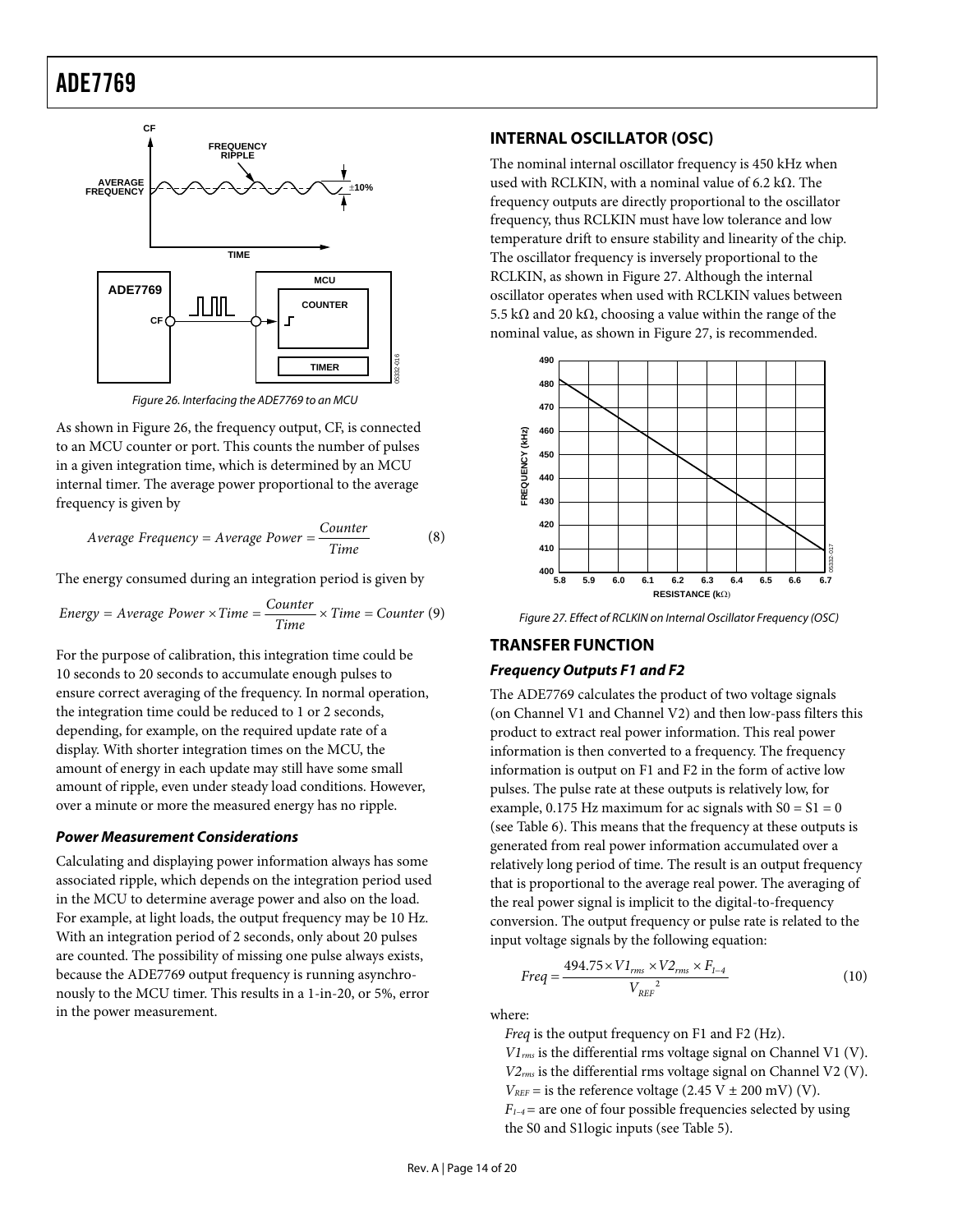<span id="page-14-0"></span>

|  |  |  |  |  | Table 5. F <sub>1-4</sub> Frequency Selection |
|--|--|--|--|--|-----------------------------------------------|
|--|--|--|--|--|-----------------------------------------------|

<span id="page-14-2"></span>

| S1 | S0 | <b>OSC Relation</b> <sup>1</sup> | $F_{1-4}$ at Nominal OSC (Hz) <sup>2</sup> |
|----|----|----------------------------------|--------------------------------------------|
|    |    | $OSC/2_{19}$                     | 0.86                                       |
|    |    | $OSC/2_{18}$                     | 1.72                                       |
|    | 0  | $OSC/2_{17}$                     | 3.43                                       |
|    |    | OSC/2 <sub>16</sub>              | 6.86                                       |

 ${}^{1}F_{1-4}$  is a binary fraction of the internal oscillator frequency.<br><sup>2</sup> Values are generated using the nominal frequency of 450 kHz.

#### **Example**

In this example, with ac voltages of  $\pm 30$  mV peak applied to V1 and ±165 mV peak applied to V2, the expected output frequency is calculated as

 $F_{1-4} = \text{OSC}/2^{19}$  Hz,  $S0 = S1 = 0$  $VI_{rms} = 0.03/\sqrt{2}$  V  $V2_{rms} = 0.165/\sqrt{2}$  V *VREF* = 2.45 V (nominal reference value)

If the on-chip reference is used, actual output frequencies may vary from device to device due to the reference tolerance of ±200 mV.

$$
Freq = \frac{494.75 \times 0.03 \times 0.165 \times F_t}{\sqrt{2} \times \sqrt{2} \times 2.45^2} = 0.204 \times F_t = 0.175
$$
 (11)

#### **Table 6. Maximum Output Frequency on F1 and F2**

<span id="page-14-3"></span><span id="page-14-1"></span>

| -S1      | S0 | <b>OSC Relation</b> | Max Frequency <sup>1</sup> or AC Inputs (Hz) |
|----------|----|---------------------|----------------------------------------------|
| $\Omega$ |    | $0.204 \times F_1$  | 0.175                                        |
| $\Omega$ |    | $0.204 \times F_2$  | 0.35                                         |
|          |    | $0.204 \times F_3$  | 0.70                                         |
|          |    | $0.204 \times F_4$  | 1.40                                         |

<sup>1</sup> Values are generated using the nominal frequency of 450 kHz.

#### **Frequency Output CF**

<span id="page-14-4"></span>The pulse output CF (calibration frequency) is intended for calibration purposes. The output pulse rate on CF can be up to 2048 times the pulse rate on F1 and F2. The lower the  $F_{1-4}$ frequency selected, the higher the CF scaling (except for the high frequency mode  $SCF = 0$ ,  $S1 = S0 = 1$ ). [Table 7](#page-14-2) shows how the two frequencies are related, depending on the states of the logic inputs S0, S1, and SCF. Due to its relatively high pulse rate, the frequency at the CF logic output is proportional to the instantaneous real power. As with F1 and F2, CF is derived from the output of the low-pass filter after multiplication. However, because the output frequency is high, this real power information is accumulated over a much shorter time. Therefore, less averaging is carried out in the digital-tofrequency conversion. With much less averaging of the real power signal, the CF output is much more responsive to power fluctuations (see the signal processing block diagram shown in [Figure 15](#page-9-1)).

| <b>SCF</b><br>CF Max for AC Signals $(Hz)^1$<br>S0<br>S1 |  |
|----------------------------------------------------------|--|
| $128 \times F1$ , F2 = 22.4<br>0<br>0                    |  |
| $64 \times F1$ , F2 = 11.2<br>$\Omega$<br>O<br>0         |  |
| $64 \times F1$ , F2 = 22.4<br>0                          |  |
| $32 \times F1$ , F2 = 11.2<br>$\Omega$<br>O              |  |
| $32 \times F1$ , F2 = 22.4<br>0                          |  |
| $16 \times F1$ , F2 = 11.2<br>$\Omega$<br>0              |  |
| $16 \times F1$ , F2 = 22.4                               |  |
| $2048 \times F1$ , F2 = 2.867 kHz<br>$\Omega$            |  |

**Table 7. Maximum Output Frequency on CF** 

<sup>1</sup> Values are generated using the nominal frequency of 450 kHz.

### **SELECTING A FREQUENCY FOR AN ENERGY METER APPLICATION**

As shown in [Table 5](#page-14-2), the user can select one of four frequencies. This frequency selection determines the maximum frequency on F1 and F2. These outputs are intended for driving an energy register (electromechanical or other). Because only four different output frequencies can be selected, the available frequency selection has been optimized for a meter constant of 100 imp/kWh with a maximum current of between 10 A and 120 A. [Table 8](#page-14-3) shows the output frequency for several maximum currents  $(I_{MAX})$  with a line voltage of 220 V. In all cases, the meter constant is 100 imp/kWh.

**Table 8. F1 and F2 Frequency at 100 imp/kWh** 

| $max(A)$ | F1 and F2 $(Hz)$ |
|----------|------------------|
| 12.5     | 0.076            |
| 25.0     | 0.153            |
| 40.0     | 0.244            |
| 60.0     | 0.367            |
| 80.0     | 0.489            |
| 120.0    | 0.733            |

The  $F_{1-4}$  frequencies allow complete coverage of this range of output frequencies (F1, F2). When designing an energy meter, the nominal design voltage on Channel V2 (voltage) should be set to half-scale to allow for calibration of the meter constant. The current channel should also be no more than half scale when the meter sees maximum load. This allows overcurrent signals and signals with high crest factors to be accommodated. [Table 9](#page-14-4) shows the output frequency on F1 and F2 when both analog inputs are half scale. The frequencies in [Table 9](#page-14-4) align very well with those in [Table 8](#page-14-3) for maximum load.

#### **Table 9. F1 and F2 Frequency with Half-Scale AC Inputs**

| S <sub>1</sub> | S0       | $F_{1-4}$ (Hz) | Frequency on F1 and F2-<br>CH1 and CH2 Half-Scale AC Input <sup>1</sup> |            |
|----------------|----------|----------------|-------------------------------------------------------------------------|------------|
| 0              | $\Omega$ | 0.86           | $0.051 \times F_1$                                                      | 0.044 Hz   |
| 0              |          | 1.72           | $0.051 \times F_2$                                                      | 0.088 Hz   |
|                | 0        | 3.43           | $0.051 \times F_3$                                                      | $0.176$ Hz |
|                |          | 6.86           | $0.051 \times F_4$                                                      | $0.352$ Hz |

<sup>1</sup> Values are generated using the nominal frequency of 450 kHz.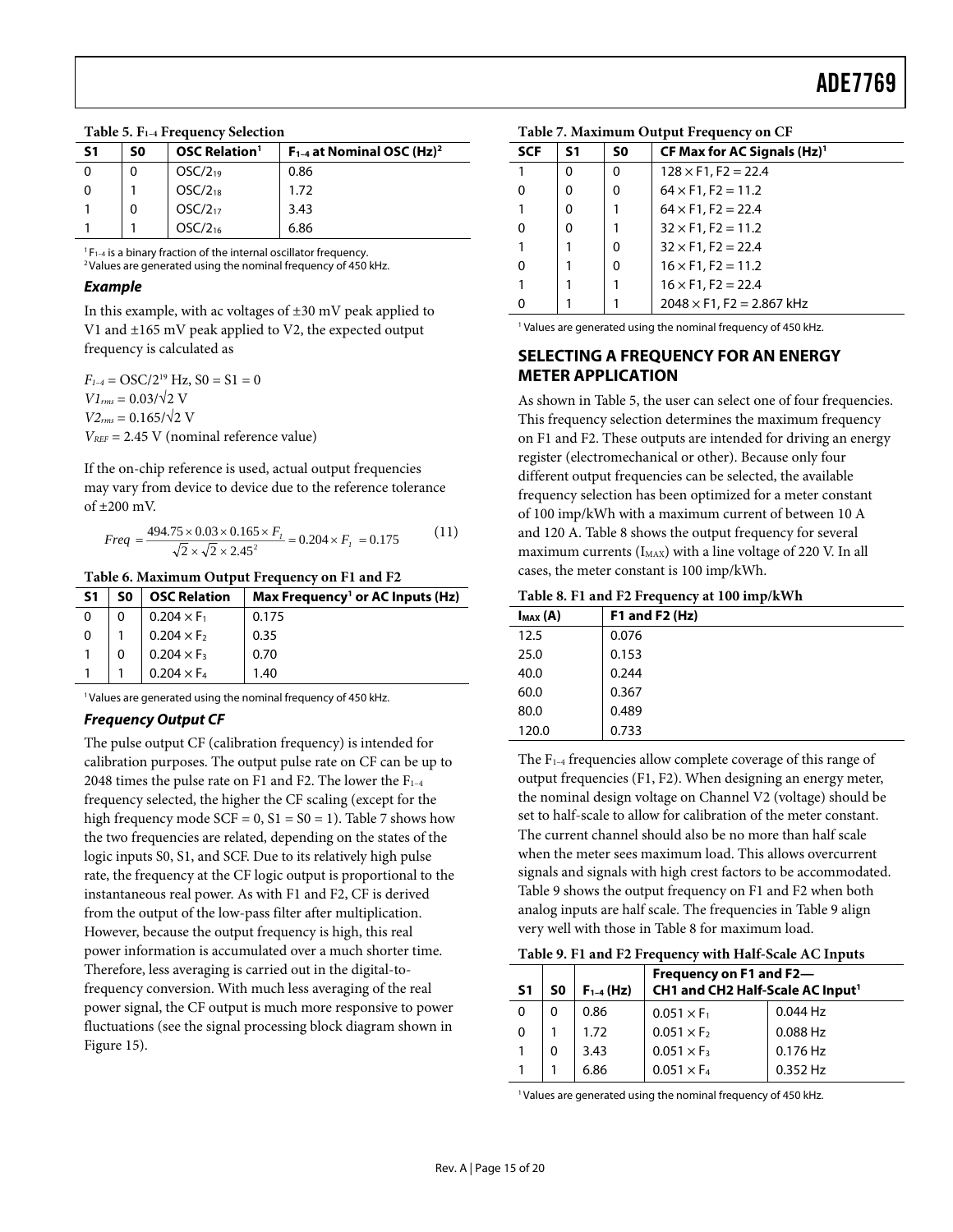<span id="page-15-0"></span>When selecting a suitable  $F_{1-4}$  frequency for a meter design, the frequency output at  $I_{MAX}$  (maximum load) with a meter constant of 100 imp/kWh should be compared with Column 4 of [Table 9](#page-14-4). The closest frequency in [Table 9](#page-14-4) determines the best choice of frequency  $(F_{1-4})$ . For example, if a meter with a maximum current of 25 A is being designed, the output frequency on F1 and F2 with a meter constant of 100 imp/kWh is 0.153 Hz at 25 A and 220 V (from [Table 8](#page-14-3)). In [Table 9](#page-14-4) the closest frequency to 0.153 Hz in Column 4 is 0.176 Hz. Therefore, as shown in [Table](#page-14-2)  [5,](#page-14-2) F3 (3.43 Hz) is selected for this design.

### **Frequency Outputs**

<span id="page-15-1"></span>[Figure 2](#page-3-1) shows a timing diagram for the various frequency outputs. The F1 and F2 outputs are the low frequency outputs that can be used to directly drive a stepper motor or electromechanical impulse counter. The F1 and F2 outputs provide two alternating low frequency pulses. The F1 and F2 pulse widths  $(t_1)$  are set such that if they fall below 240 ms (0.24 Hz), they are set to half of their period. The maximum output frequencies for F1 and F2 are shown in [Table 6](#page-14-1).

The high frequency CF output is intended to be used for communications and calibration purposes. CF produces a 90-ms-wide active high pulse  $(t_4)$  at a frequency proportional to active power. The CF output frequencies are given in [Table 7](#page-14-2). As with F1 and F2, if the period of  $CF$  ( $t<sub>5</sub>$ ) falls below 180 ms, the CF pulse width is set to half the period. For example, if the CF frequency is 20 Hz, the CF pulse width is 25 ms.

When high frequency mode is selected (that is,  $SCF = 0$ ,  $S1 = S0 = 1$ ), the CF pulse width is fixed at 35 μs. Therefore, t4 is always 35 μs, regardless of output frequency on CF.

### **NO-LOAD THRESHOLD**

The ADE7769 includes a no-load threshold and start-up current feature, which eliminates any creep effects in the meter. The ADE7769 is designed to issue a minimum output frequency. Any load generating a frequency lower than this minimum frequency does not cause a pulse to be issued on F1 or F2. The minimum output frequency is given as 0.00244% for each of the  $F_{1-4}$  frequency selections (see [Table 5](#page-14-2)).

For example, for an energy meter with a meter constant of 100 imp/kWh on F1, F2 using  $F_3$  (3.43 Hz), the minimum output frequency at F1 or F2 would be 0.00244% of 3.43 Hz or  $8.38 \times 10^{-5}$  Hz. This would be  $2.68 \times 10^{-3}$  Hz at CF (32  $\times$  F1 Hz) when  $SCF = S0 = 1$ ,  $S1 = 0$ . In this example, the no-load threshold would be equivalent to 3 W of load or a start-up current of 13.72 mA at 220 V. Compare this value to the IEC62053-21 specification which states that the meter must start up with a load equal to or less than 0.4% Ib. For a 5 A (Ib) meter, 0.4% of Ib is equivalent to 20 mA.

The no-load condition is indicated with CF output pulse remaining logic high, as shown in [Figure 28](#page-15-1).



Figure 28. No-Load Indication Using ADE7769

### **NEGATIVE POWER INFORMATION**

The ADE7769 detects when the current and voltage channels have a phase shift greater than 90°. This mechanism can detect an incorrect meter connection or the generation of negative power. The REVP pin output goes active high when negative power is detected and active low if positive power is detected. The REVP pin output changes state as a pulse is issued on CF.

### **EVALUATION BOARD AND REFERENCE DESIGN BOARD**

An evaluation board can be used to verify the functionality and the performance of the ADE7769. Download the documentation for the board from http://www.analog.com/ADE7769.

In addition, the reference design board ADE7769ARN-REF and Application Note AN-679 can be used in the design of a low cost watt-hour meter that surpasses IEC62053-21 accuracy specifications. The application note can be downloaded from http://www.analog.com/ADE7769.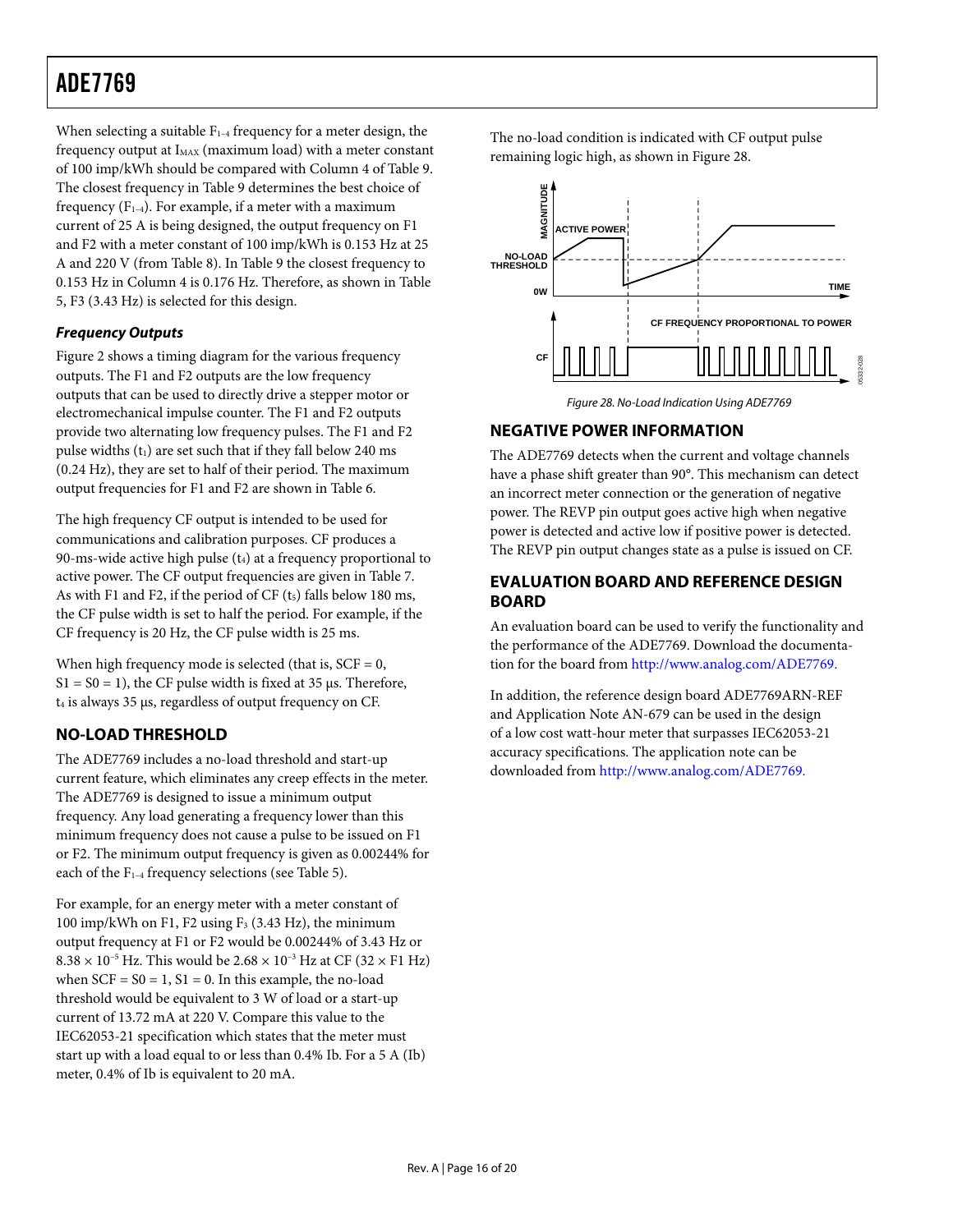## <span id="page-16-0"></span>OUTLINE DIMENSIONS



**CONTROLLING DIMENSIONS ARE IN MILLIMETERS; INCH DIMENSIONS (IN PARENTHESES) ARE ROUNDED-OFF MILLIMETER EQUIVALENTS FOR REFERENCE ONLY AND ARE NOT APPROPRIATE FOR USE IN DESIGN COMPLIANT TO JEDEC STANDARDS MS-012-AC**

Figure 29. 16-Lead Standard Small Outline Package [SOIC\_N] Narrow Body (R-16) Dimensions shown in millimeters and (inches)

#### **ORDERING GUIDE**

<span id="page-16-1"></span>

| Model                   | <b>Temperature Range</b>           | <b>Package Description</b>                           | <b>Package Option</b> |
|-------------------------|------------------------------------|------------------------------------------------------|-----------------------|
| ADE7769AR               | $-40^{\circ}$ C to $+85^{\circ}$ C | 16-Lead Standard Small Outline Package [SOIC N]      | $R-16$                |
| ADE7769AR-RL            | $-40^{\circ}$ C to $+85^{\circ}$ C | 16-Lead Standard Small Outline Package [SOIC_N] REEL | $R-16$                |
| ADE7769ARZ <sup>1</sup> | $-40^{\circ}$ C to $+85^{\circ}$ C | 16-Lead Standard Small Outline Package [SOIC_N]      | $R-16$                |
| ADE7769ARZ-RL1          | $-40^{\circ}$ C to $+85^{\circ}$ C | 16-Lead Standard Small Outline Package [SOIC_N] REEL | $R-16$                |
| EVAL-ADE7769EB          |                                    | <b>Evaluation Board</b>                              |                       |
| ADE7769AR-REF           |                                    | Reference Design Board                               |                       |

 $1 Z = Pb$ -free part.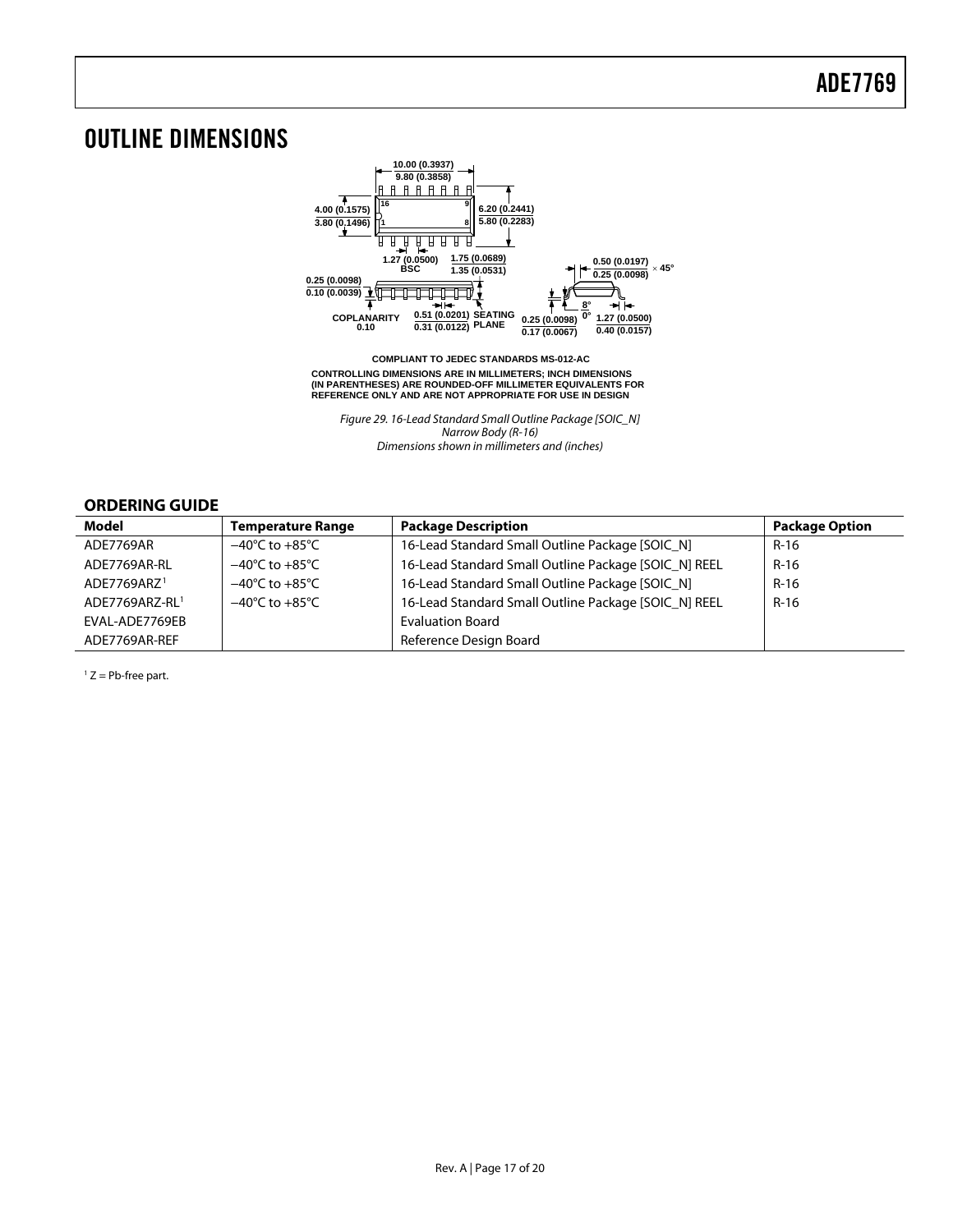## **NOTES**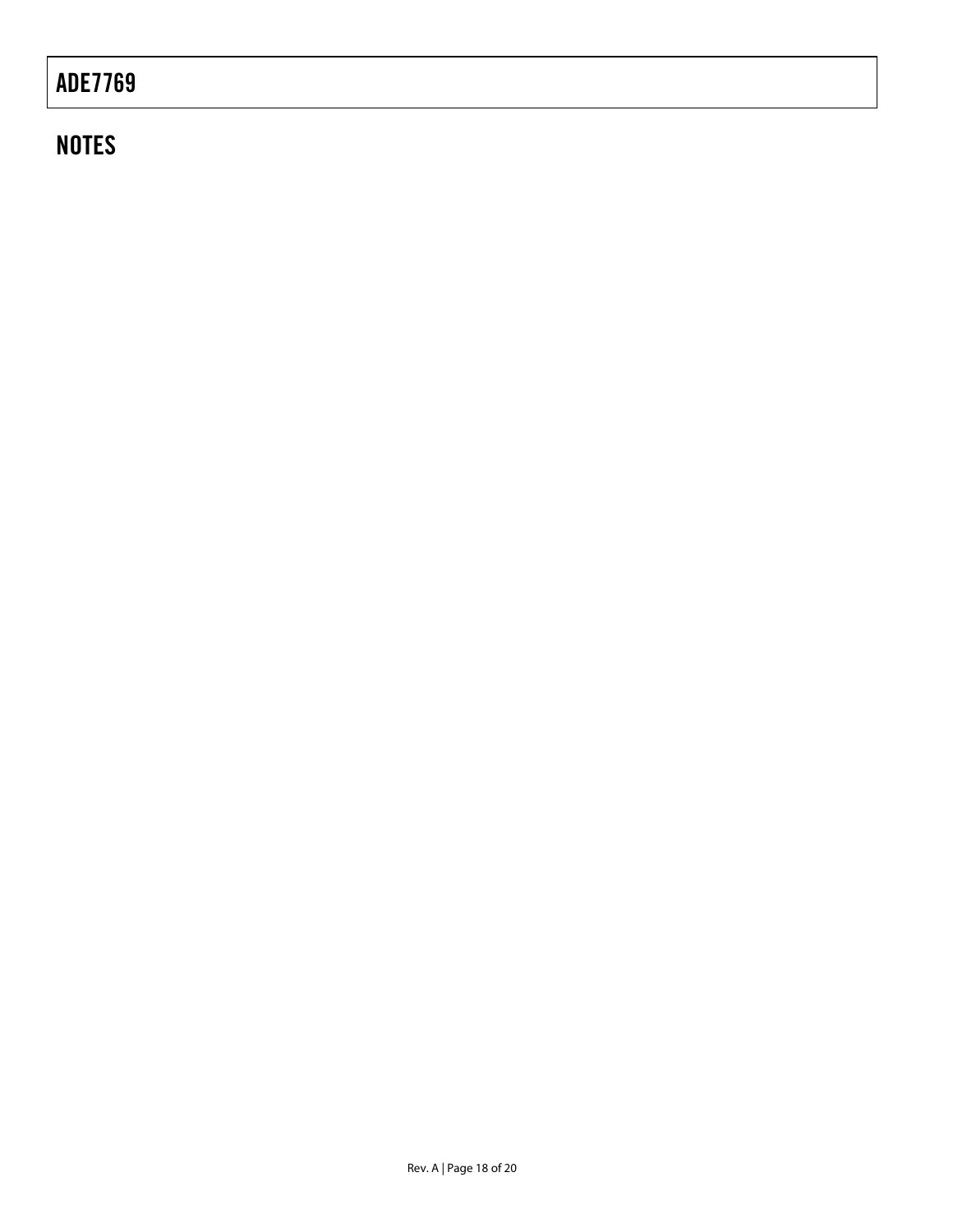## **NOTES**